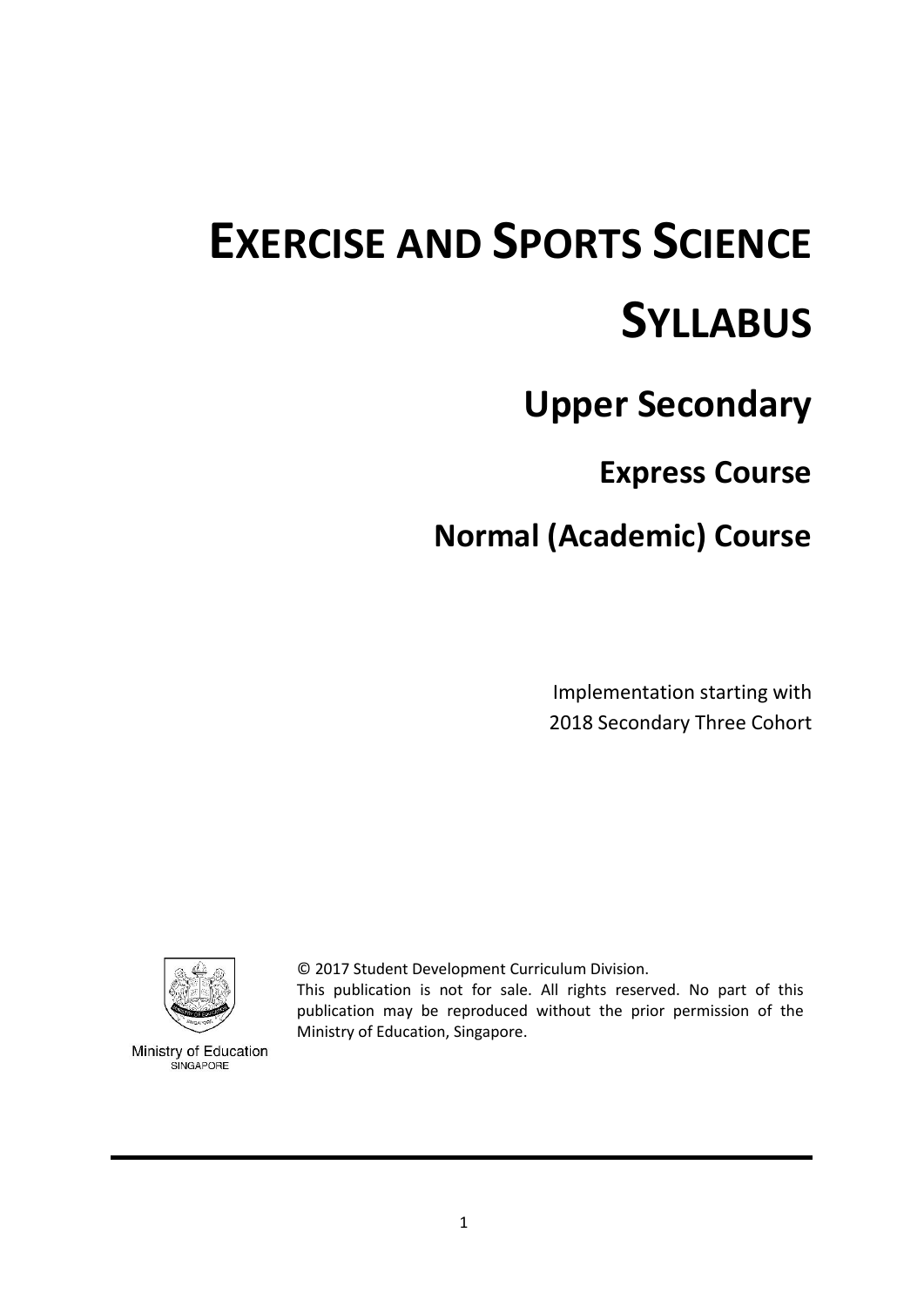# **CONTENTS**

| 1. | <b>INTRODUCTION</b>                                                          |     |
|----|------------------------------------------------------------------------------|-----|
|    | Purpose<br>$\bullet$                                                         | 3   |
|    | • Curriculum Concept and Syllabus Aims                                       | 3   |
|    | Developing 21CC                                                              | 8   |
| 2. | <b>LEARNING CONTENT</b>                                                      |     |
|    | • Scope & Sequence                                                           | 12  |
|    | <b>Learning Outcomes</b>                                                     | 14  |
| 3. | <b>PEDAGOGY</b>                                                              |     |
|    | • How will students learn in Exercise and Sports Science?                    | 29. |
|    | What is the role of the teacher in Exercise and Sports Science?<br>$\bullet$ | 29  |
| 4. | <b>ASSESSMENT</b>                                                            |     |
|    | Our assessment philosophy                                                    | 32  |
|    | The national examination                                                     | 32  |

**Page**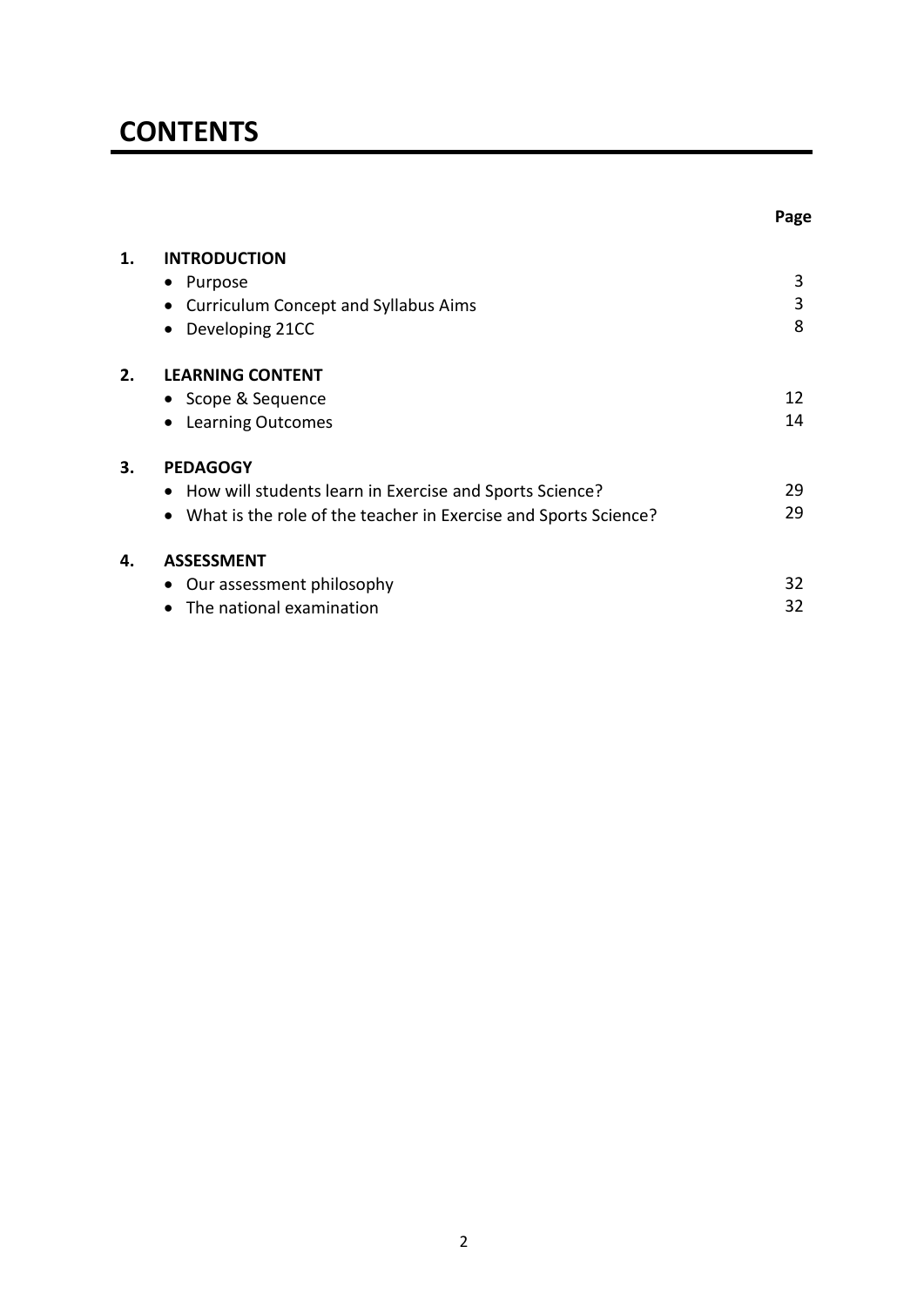# **1. INTRODUCTION**

#### **PURPOSE**

 $\overline{\phantom{a}}$ 

Exercise and Sports Science (ESS) is an interdisciplinary subject where students will be grounded in the sub-disciplines of sports science with an understanding of sociology in relation to sports. Through the study of ESS, students will develop disciplinary thinking and practices of the subject and thus *interdisciplinary understanding*.

#### **What is interdisciplinary understanding?**

*Interdisciplinary understanding* is the capacity to integrate knowledge and modes of thinking drawn from two or more disciplines to produce a cognitive advancement—for example, explaining a phenomenon, solving a problem, creating a product, or raising a new question—in ways that would have been unlikely through single disciplinary means<sup>1</sup>.

ESS would thus develop students' *interdisciplinary understanding* to problem-solve and evaluate performance for improvement in different practical settings as well as adopt a balanced view in examining issues influencing sport and participation in physical exercise.

#### **CURRICULUM CONCEPT AND SYLLABUS AIMS**

In ESS, *movement* is the focal point for performance, analysis and critique. ESS students will understand the relationships amongst the sub-disciplines of sports science and how *systems* within these sub-disciplines *interact* to influence how the human body moves in relation to each other and in different contexts. Movement contexts exist in specific exercises and sports, which in turn, manifest themselves in why and how people exercise and participate in sports in society, as influenced by socio-cultural factors such as commercialisation, ethics and equity.

<sup>1</sup> Mansilla, V. B. (2005). Assessing student work at disciplinary crossroads. *Change: The Magazine of Higher Learning*, *37*(1), 14-21.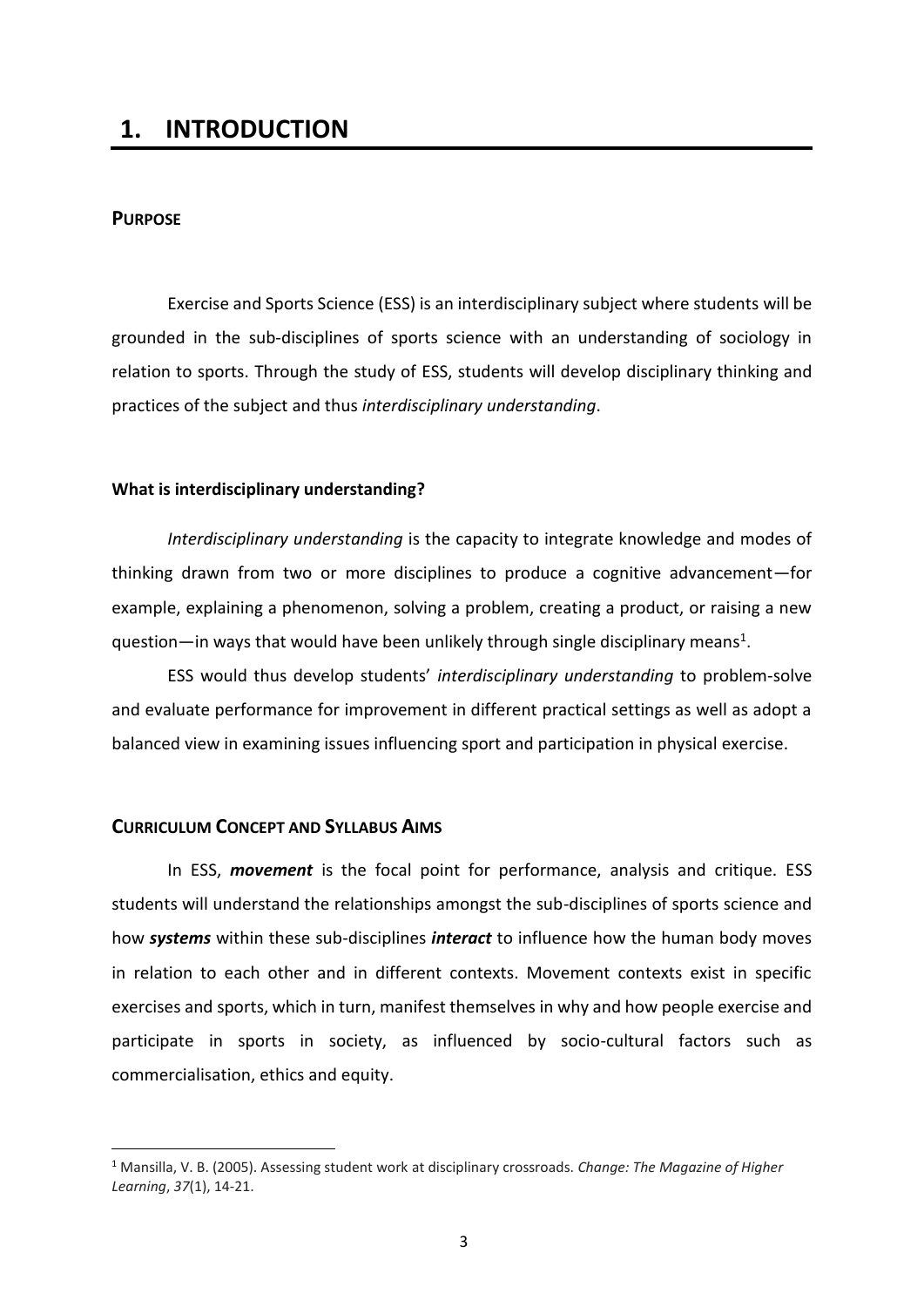#### **Big Ideas in Exercise and Sports Science**

*Movement.* The sub-disciplines of sports science are inter-related and influence how the human body moves in different contexts. A multi-faceted perspective is needed to analyse performance holistically and modify movement for improvement. Socio-cultural factors have an influence on people moving, exercising and staying active, thus shaping the movement culture of a society.

*Systems and interactions.* The human body is a complex system of many interacting parts and the various systems in the human body interact with each other to create movement. Adopting a holistic lens for performance analysis, it is of essence to be cognisant of the role of each sub-discipline of sports science and how they interact with each other within a system to influence movement. A society is a system of inter-related parts and is greatly shaped by the interaction of the socio-cultural factors of commercialism, ethics and equity. It is the interaction of these factors that would continue to shape how people move, exercise and participate in physical activities.

#### **Why Big ideas in Exercise and Sports Science?**

**.** 

ESS students acquire deep understanding as the learning content is focused on teaching for meaning and understanding of 'big ideas', rather than on discrete facts and procedures<sup>2</sup>. Meaning and understanding can thus be constructed when ESS students work with a rich theoretical base that is not simply a large set of disconnected facts, but rather, a set of facts and ideas within the context of a conceptual framework. *Big ideas* thus frame and shape ESS students' understanding of new information, and allow them to construct this information into usable knowledge within this framework. Such conceptual understanding will later also help ESS students select and remember relevant information and to eventually become expert learners<sup>3</sup> hence transferring their learning to new situations.

<sup>2</sup> McTighe, J., Seif, E., & Wiggins, G. (2004). You can teach for meaning. *Educational Leadership*, *62*(1), 26-31. <sup>3</sup> Bransford, J. D., Brown, A. L., & Cocking, R. R. (1999). *How people learn: Brain, mind, experience, and school*. National Academy Press.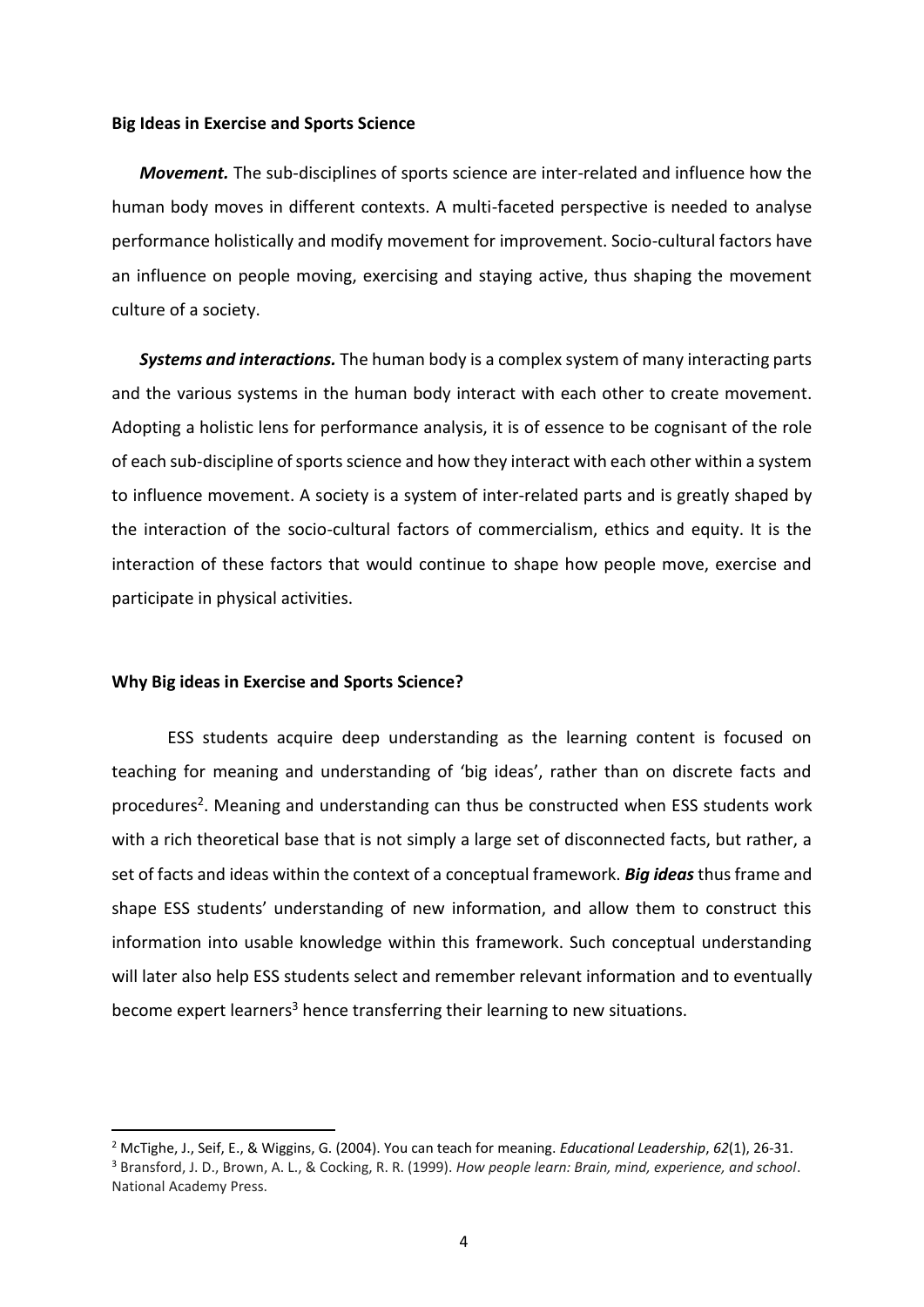As ESS students make sense of their acquired knowledge in the areas of study, they apply their learning in the performance and analysis of movement within the practical activities; and in the critique of issues in physical exercise and sports from socio-cultural and global perspectives. These reinforce students' learning and thus deepen their understanding of the acquired knowledge and skills in the respective areas of study.

The syllabus content consists of five areas of study: exercise physiology, biomechanics, sports psychology, sports sociology and, motor learning and development. The curriculum concept for ESS is diagrammatically illustrated in **Figure 1**.



- Apply knowledge to analyse, evaluate and improve practical performance

Case studies/discussions - Examine issues from socio-cultural and global perspectives

#### **Figure 1**: O-Level Exercise and Sports Science Curriculum Concept

Deepen understanding

#### **Aims of the Syllabus**

Sports Sociology

Motor Learning and Development

The aims of the syllabus are for students to:

a. Acquire and apply the knowledge in exercise physiology, biomechanics, and sports psychology to analyse, evaluate and improve practical performances in physical exercises and sports;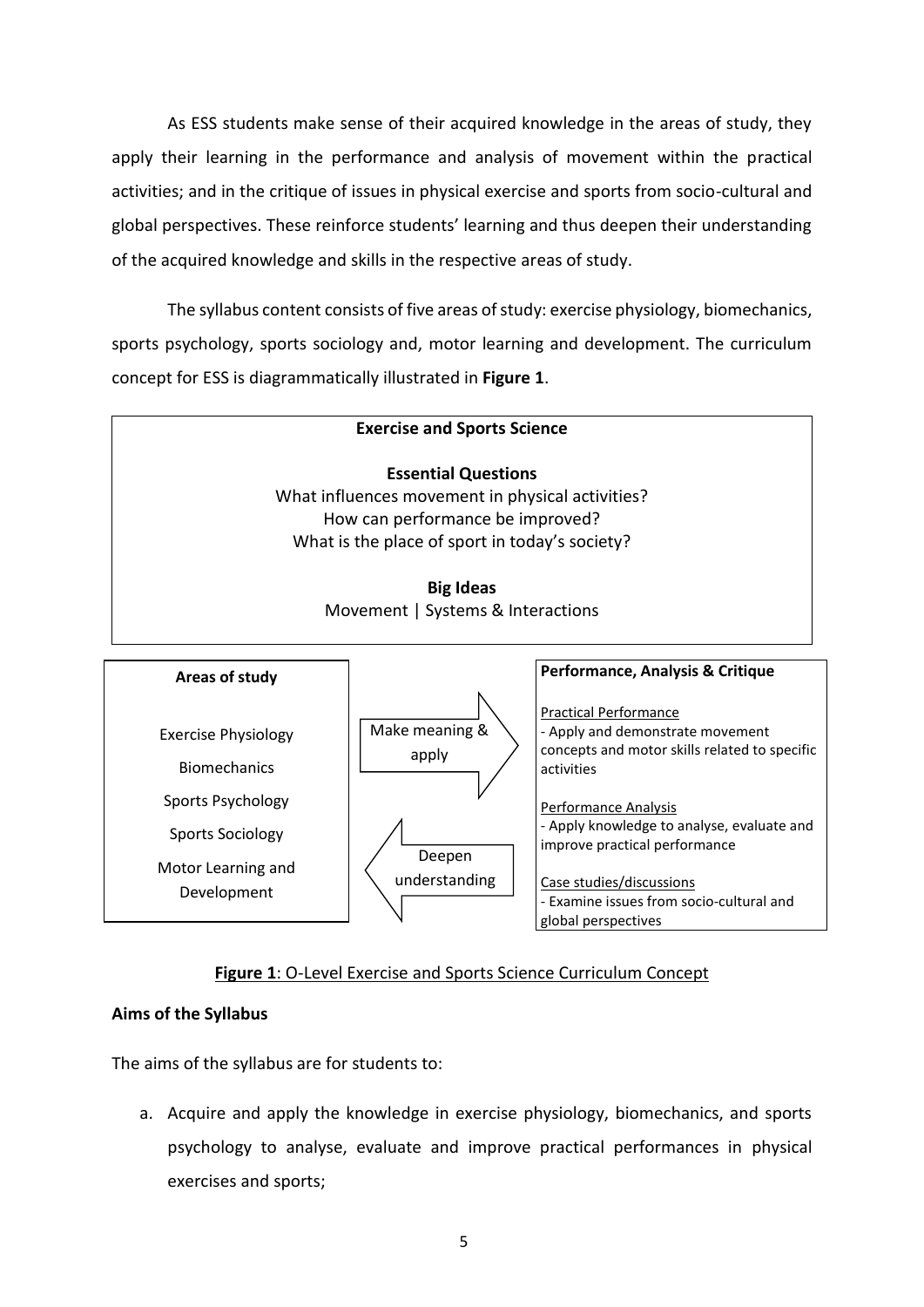- b. Develop the movement concepts and motor skills to be proficient in the performance of a team and an individual / dual<sup>4</sup> sport;
- c. Understand the benefits and risks associated with physical exercise and sports to manage personal participation in physical activities; and
- d. Examine issues related to sports and participation in physical activities from sociocultural and global perspectives.

#### **Key Understandings**

The syllabus intends to develop students in understanding that:

- a. The sub-disciplines of sports science are inter-related and will influence how the human body moves in different contexts;
- b. A multi-faceted perspective is needed to analyse performance holistically for improvement; and
- c. Socio-cultural factors have an influence on people moving, exercising and staying active.

#### **Knowledge**

The syllabus intends for students to know:

- a. The various systems in exercise physiology such as skeletal system, muscular system, circulatory system, respiratory system and; nutrition;
- b. How natural laws and forces affect the body in sports movement and performance in the area of biomechanics;
- c. The concepts of self-efficacy, factors affecting anxiety and stress; motivation and; exercise psychology in the area of sports psychology;
- d. Issues pertaining to commercialisation, ethics and equity in sports in the area of sports sociology; and
- e. Factors influencing motor learning and development; as well as movement and game concepts.

 $\overline{\phantom{a}}$ <sup>4</sup> Dual sports activities refer to sports that one can do with a partner such as badminton, tennis and fencing. (Corbin & Lindsey, 2014).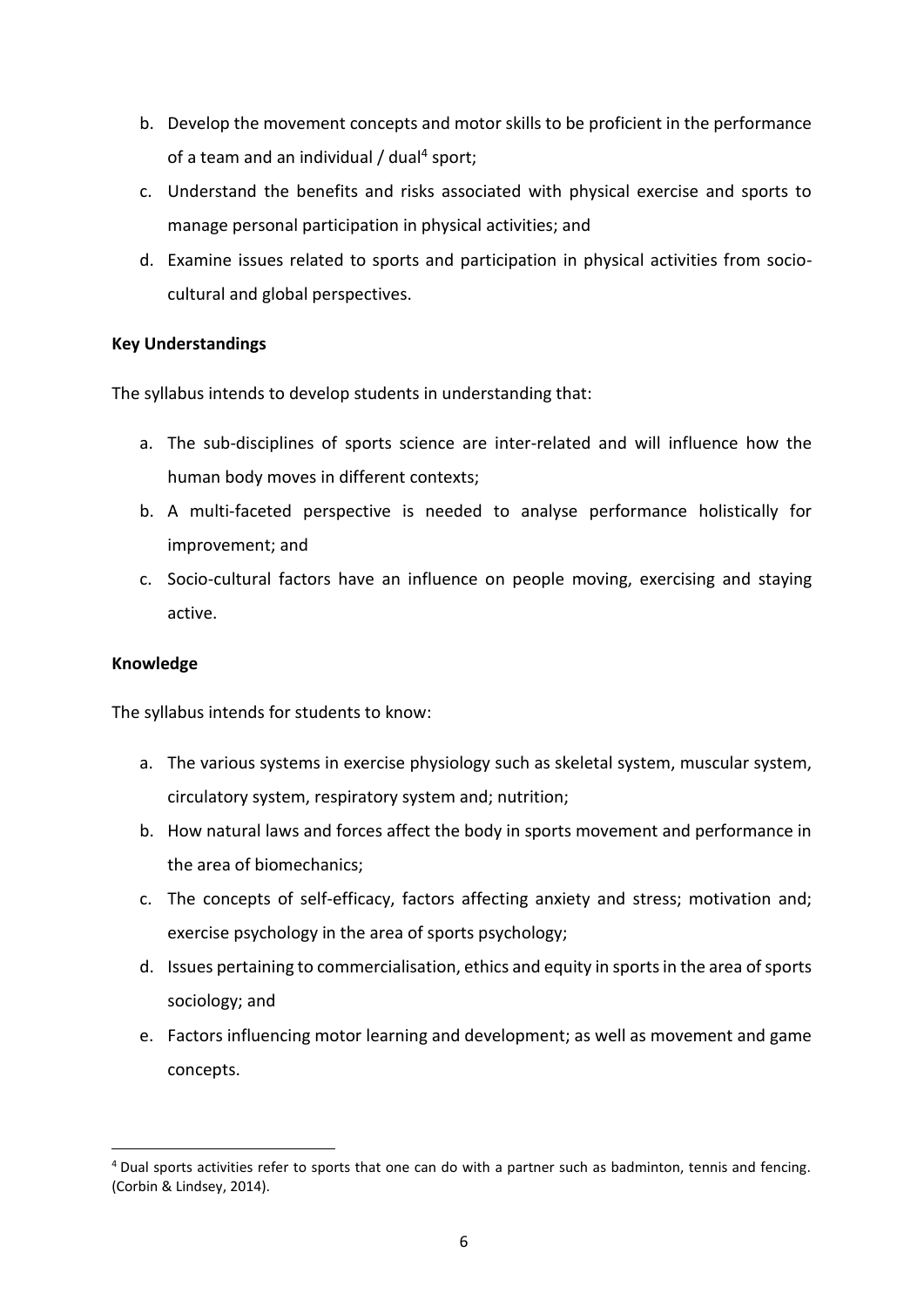#### **Skills**

The syllabus intends for students to:

- a. Analyse, evaluate and improve practical performance in practical activities;
- b. Apply theoretical application to create a self-improvement plan;
- c. Examine critically issues related to sports and participation in physical activity from socio-cultural and global perspectives;
- d. Communicate ideas and beliefs while discussing issues regarding commercialisation, ethics and equity in sports; and
- e. Develop game-related and movement concepts; and motor skills.

#### **Desired Student Outcomes**

The ESS student is knowledgeable in the sub-disciplines of sports science and be able to adopt an inter-disciplinary approach to problem-solve practical situations related to exercise and sports. Through the study of the subject, he/she develops the analytical skills to observe, analyse and evaluate practical performance for improvement.

The ESS student deepens his/her understanding of the factors influencing exercise and sports and develop greater sensitivity and a critical perspective when looking at issues related to sports in Singapore and the world, while living out the ideals of a physically active and healthy lifestyle.

The ESS student will have a strong foundation to continue in areas of studies directly related to exercise, sports, health and wellness at post-secondary education institutes. Given the training in applying critical and inventive thinking, self-discipline to apply knowledge and skills to improve personal performance, and managing projects and deadlines, the ESS student will also be well-prepared to pursue other fields beyond exercise and sports in the junior colleges/centralised institutes at the post-secondary level.

7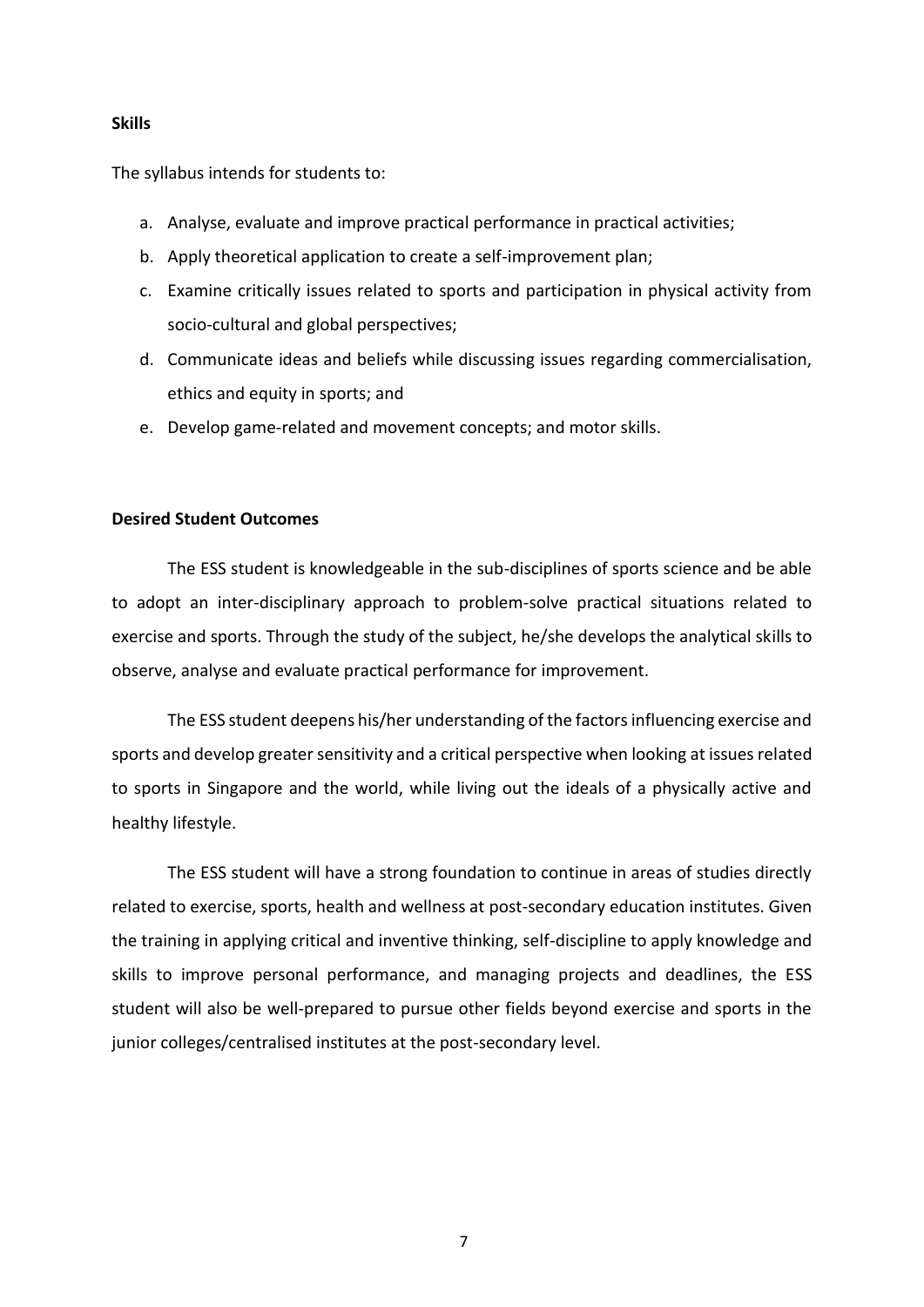#### **DEVELOPING 21CC**

Globalisation, changing demographics and technological advancements are some of the key driving forces of the future. Our students will have to be prepared to face these challenges and seize the opportunities brought about by these forces.

To help our students thrive in a fast-changing world, MOE has identified three competencies that have become more important than ever in the globalised world of the  $21^{st}$ Century. They are **Civic Literacy, Global Awareness and Cross-Cultural Skills**; **Critical and Inventive Thinking**; and **Communication, Collaboration and Information Skills**. They enable students to tap into rich opportunities in the emerging digital age. The framework showing the 21st Century Competencies (21CC) and Student Outcomes is shown in **Figure 2** below.



Figure 2: Framework for 21<sup>st</sup> Century Competencies and Student Outcomes

Knowledge and skills must be underpinned by values. Values define a person's character. They shape the beliefs, attitudes and actions of a person, and therefore form the core of the framework of 21st Century Competencies. The middle ring signifies the Social and Emotional Competencies – skills necessary for children to recognise and manage their emotions, develop care and concern for others, make responsible decisions, establish positive relationships, as well as handle challenging situations effectively. The outer ring of the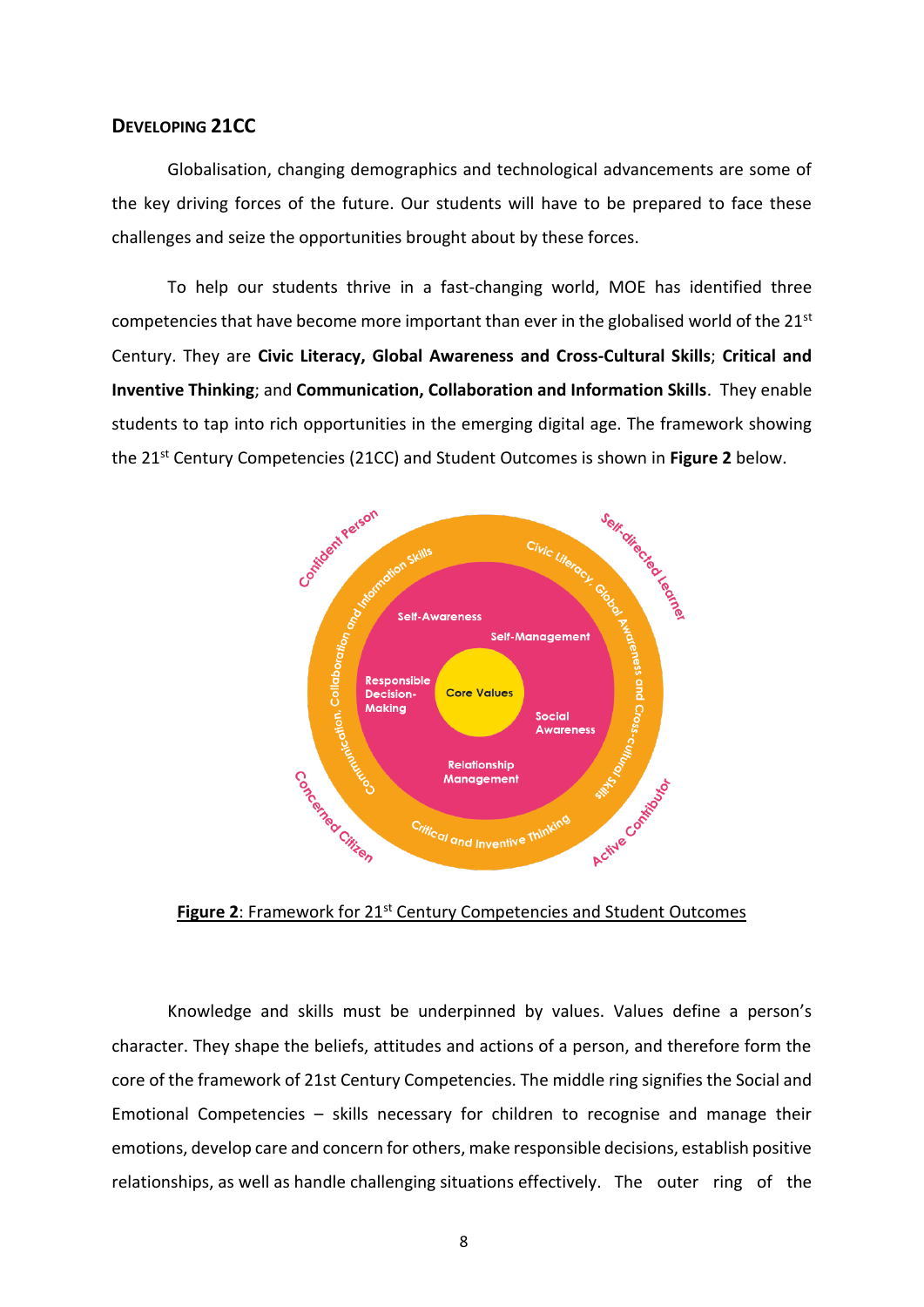framework represents the 21CC and together these competencies will enable our young to tap into the rich opportunities in the new digital age, while keeping a strong Singapore heartbeat.

ESS affords a plethora of opportunities for students to develop their 21CC especially in the domains of **Critical and Inventive Thinking**; and **Communication, Collaboration and Information Skills**. Through seeing the linkages between areas of study and understanding the relevance, students will be able to use sound reasoning and decision-making in applying the knowledge to the physical activities. Interesting subject matter and the integration of the learning will not only pique their curiosity but enhance their creativity. Students will also learn to manage uncertainty and adapt to diverse demands and challenges in various unfamiliar situations, especially during the practical activities. The theoretical knowledge and practical activities would provide an environment suitable to stimulate their Critical and Inventive Thinking.

ESS students would learn to communicate their ideas effectively in discussions for the respective areas of study. They will learn to be open and appreciative of views that are diverse and differing to their own. Students will also reflect on the role they play in a group, and uses information and ideas developed collectively with others to create new information and/or solutions. Communication, Collaboration and Information Skills would therefore be fostered.

Developing 21CC would hence be embedded within the subject of ESS. The authentic contexts that students are put in would be ideal for them to enhance the domains of 21CC and the teachers that teach the subject would be play a vital role in the delivery of the competencies which are layered over the psychomotor and cognitive learning outcomes.

9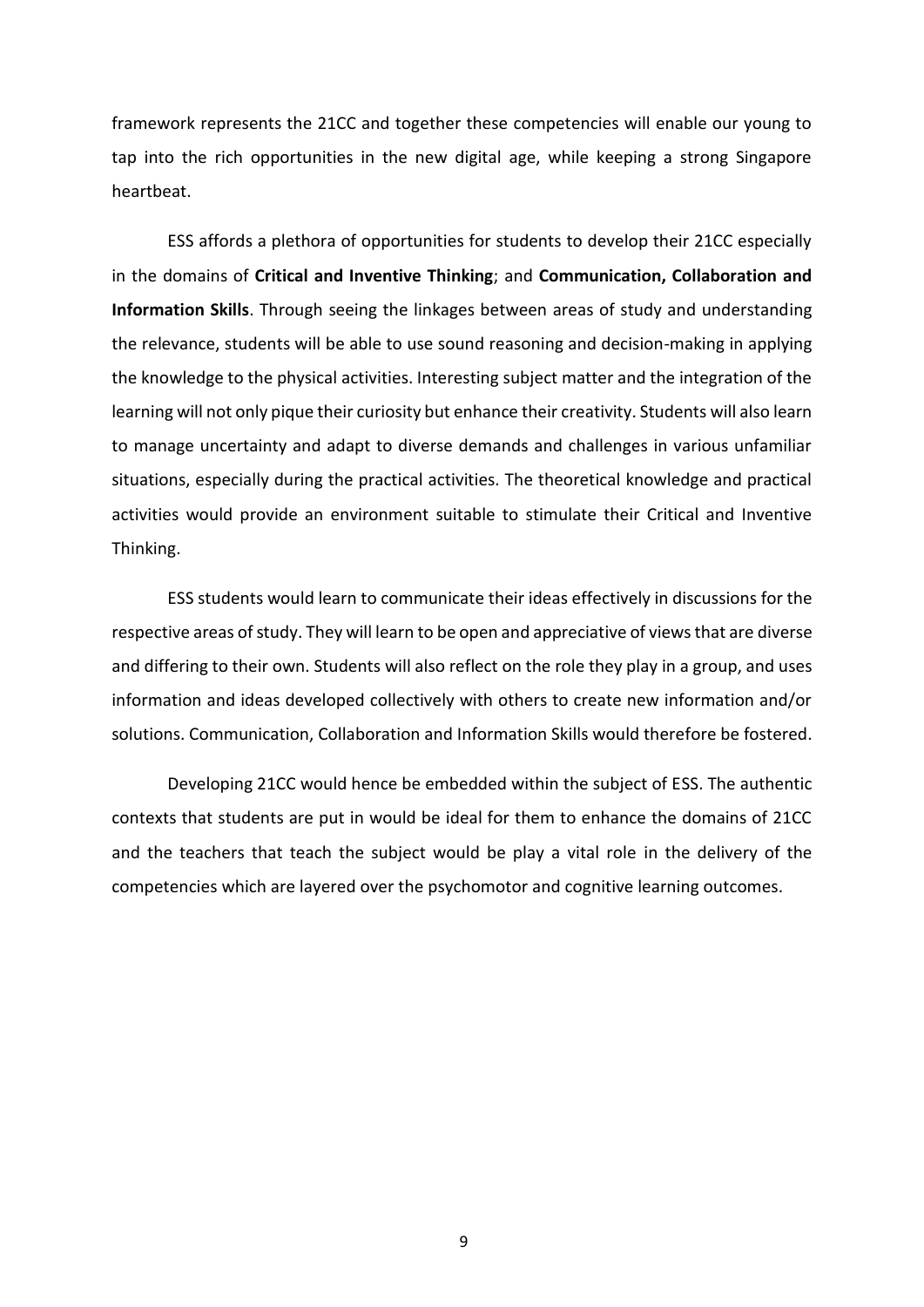**Table 1** below illustrates how the O-Level ESS curriculum is aligned with the Standards and Benchmarks for 21CC.

| <b>O-Level Exercise and Sports Science</b>   | <b>Standards and Benchmarks for Emerging</b> |  |
|----------------------------------------------|----------------------------------------------|--|
| Knowledge, Skills & Values                   | 21CC by End of S4/S5                         |  |
|                                              | <b>Critical and Inventive Thinking (CIT)</b> |  |
| Acquire and apply the knowledge in           | CIT 1: Explores possibilities and generates  |  |
| exercise physiology, biomechanics, and       | ideas                                        |  |
| sports psychology to analyse, evaluate and   | CIT 1.1d: The student is able to generate    |  |
| improve practical performances in physical   | ideas and explore different pathways that    |  |
| exercises and sports.                        | lead to solutions.                           |  |
| Understand the benefits and risks            |                                              |  |
| associated with physical exercise and sports |                                              |  |
| to manage personal participation in          |                                              |  |
| physical activities.                         |                                              |  |
|                                              |                                              |  |
|                                              | <b>Critical and Inventive Thinking (CIT)</b> |  |
|                                              | CIT 2: Exercises sound reasoning, decision-  |  |
|                                              | making and metacognition.                    |  |
| Examine issues related to sports and         |                                              |  |
| participation in physical activities from    |                                              |  |
| socio-cultural and global perspectives.      | CIT 2.1d: The student is able to use         |  |
|                                              | evidence and adopt different viewpoints to   |  |
|                                              | explain his/her reasoning and decisions,     |  |
|                                              | having considered the implications of the    |  |
|                                              | relationship among different viewpoints.     |  |
| Apply theoretical application to create a    | <b>Critical and Inventive Thinking (CIT)</b> |  |
| self-improvement plan.                       | CIT 1: Explores possibilities and generates  |  |
|                                              | ideas                                        |  |
|                                              |                                              |  |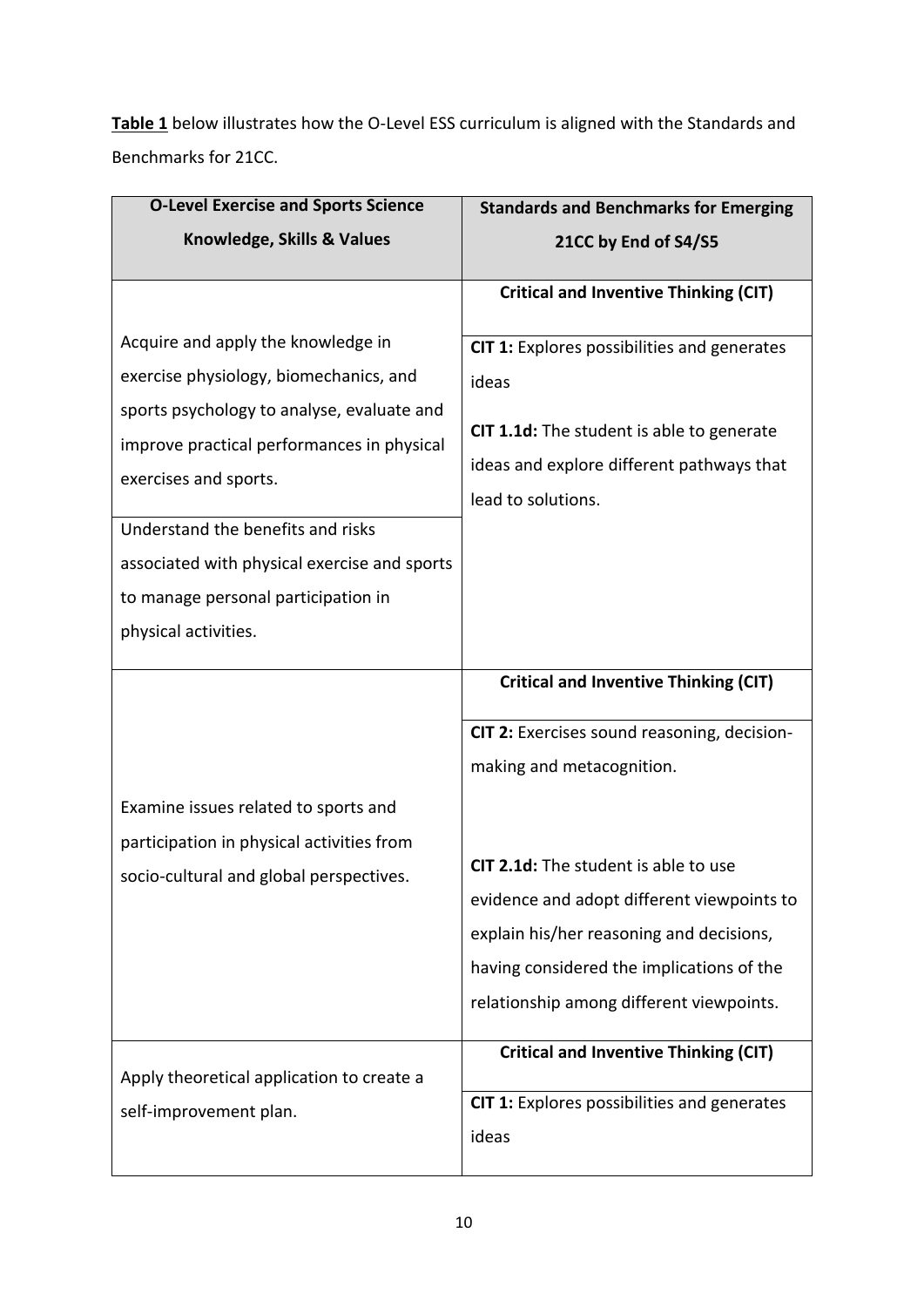| <b>O-Level Exercise and Sports Science</b>                                                                               | <b>Standards and Benchmarks for Emerging</b>                                                                                                                                                                                                                                                                                                            |
|--------------------------------------------------------------------------------------------------------------------------|---------------------------------------------------------------------------------------------------------------------------------------------------------------------------------------------------------------------------------------------------------------------------------------------------------------------------------------------------------|
| Knowledge, Skills & Values                                                                                               | 21CC by End of S4/S5                                                                                                                                                                                                                                                                                                                                    |
|                                                                                                                          | CIT 1.1d: The student is able to generate<br>ideas and explore different pathways that<br>lead to solutions.<br><b>Communication, Collaboration and</b><br><b>Information Skills (CCI)</b>                                                                                                                                                              |
| Communicate ideas and beliefs while<br>discussing issues regarding<br>commercialisation, ethics and equity in<br>sports. | <b>CCI 1:</b> Communicates and collaborates<br>effectively<br>CCI 1.1d: The student is able to convey<br>complex information and ideas coherently<br>and clearly to create impact for specific<br>purposes and contexts.<br><b>CCI 1.2c:</b> The student is able to interact<br>with others to construct knowledge, and<br>new understanding and ideas. |

# **Table 1**: Alignment with Standards and Benchmarks for Emerging 21CC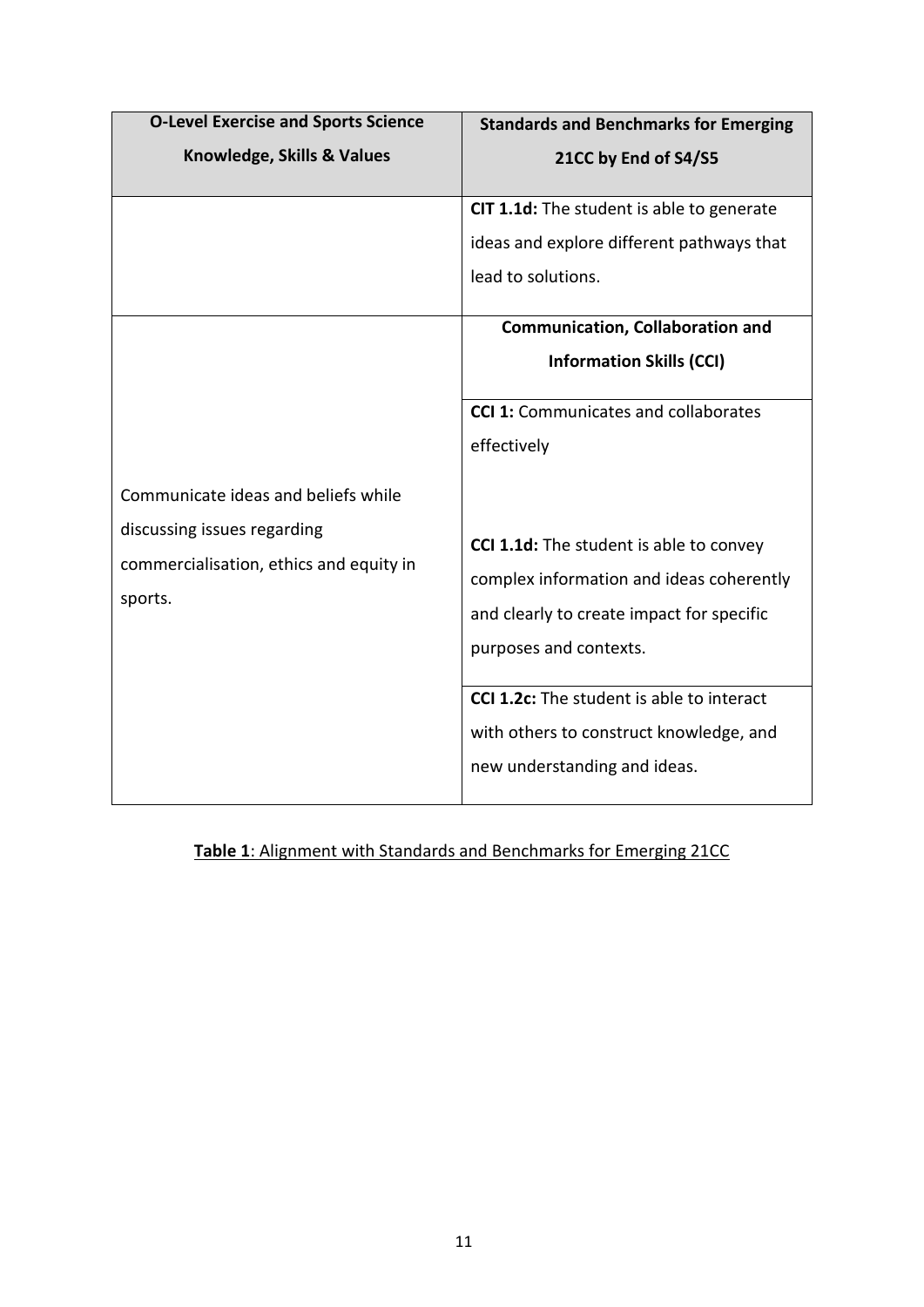# **2. LEARNING CONTENT**

#### **SCOPE AND SEQUENCE OF THE SYLLABUS**

The general PE curriculum provides a strong foundation for the learning of Exercise and Sports Science (ESS), where students would already be able to demonstrate individually and with others the physical skills, practices, and values to enjoy a lifetime of active, healthy living. This is done by educating students in, through and about movement<sup>5</sup>. ESS will build on the learning from general PE to provide breadth and depth to the study of exercise and sports through the disciplines of exercise physiology, sports psychology, biomechanics and sports sociology.

The syllabus content affords the opportunities for studying the theoretical underpinnings within the disciplines in ESS and applying them in practice to understand, analyse and appreciate human movement. The practical activities, performance task and case studies would provide the authentic contexts for integrating conceptual learning and real-life experiences for *flexible understanding*<sup>6</sup> of knowledge application.

#### **What are Key Understandings and Essential Questions?**

**.** 

Each area of study is undergirded by *Key Understandings* (KUs) which frame the teaching and learning of key concepts while highlighting the connections between them.

*Essential Questions* (EQs) are distilled from the KUs and are doorways to students developing the KUs while serving as triggers to facilitate the process in the teaching and learning of the respective area of study.

<sup>5</sup> Adapted from Arnold, P. J. (1979). *Meaning in movement, sport and physical education.* London: Heinemann. <sup>6</sup> Bransford, J. D., Brown, A. L., & Cocking, R. R. (1999). *How people learn: Brain, mind, experience, and school*. National Academy Press.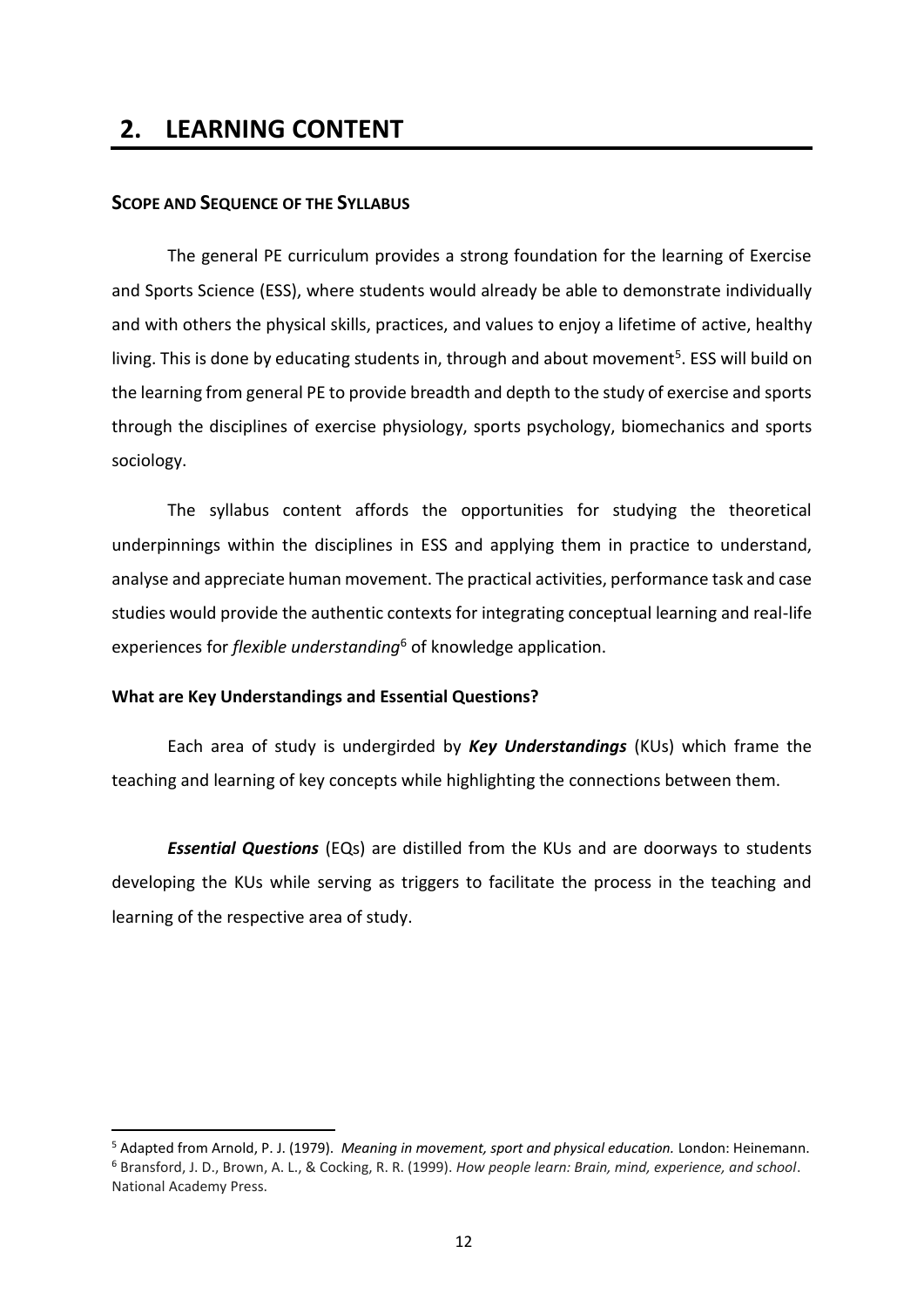#### **Acquisition of knowledge and skills**

For ESS students to construct meaning (i.e. to come to an understanding) of important ideas and processes, they would need to acquire factual information and basic skills as delineated in the segment of *knowledge and skills* for each area of study.

The **Learning Outcomes (LOs)** specify minimally what ESS students should know and be able to do for each area of study. They serve to guide the development of unit and lesson planning, and the conduct of the lesson.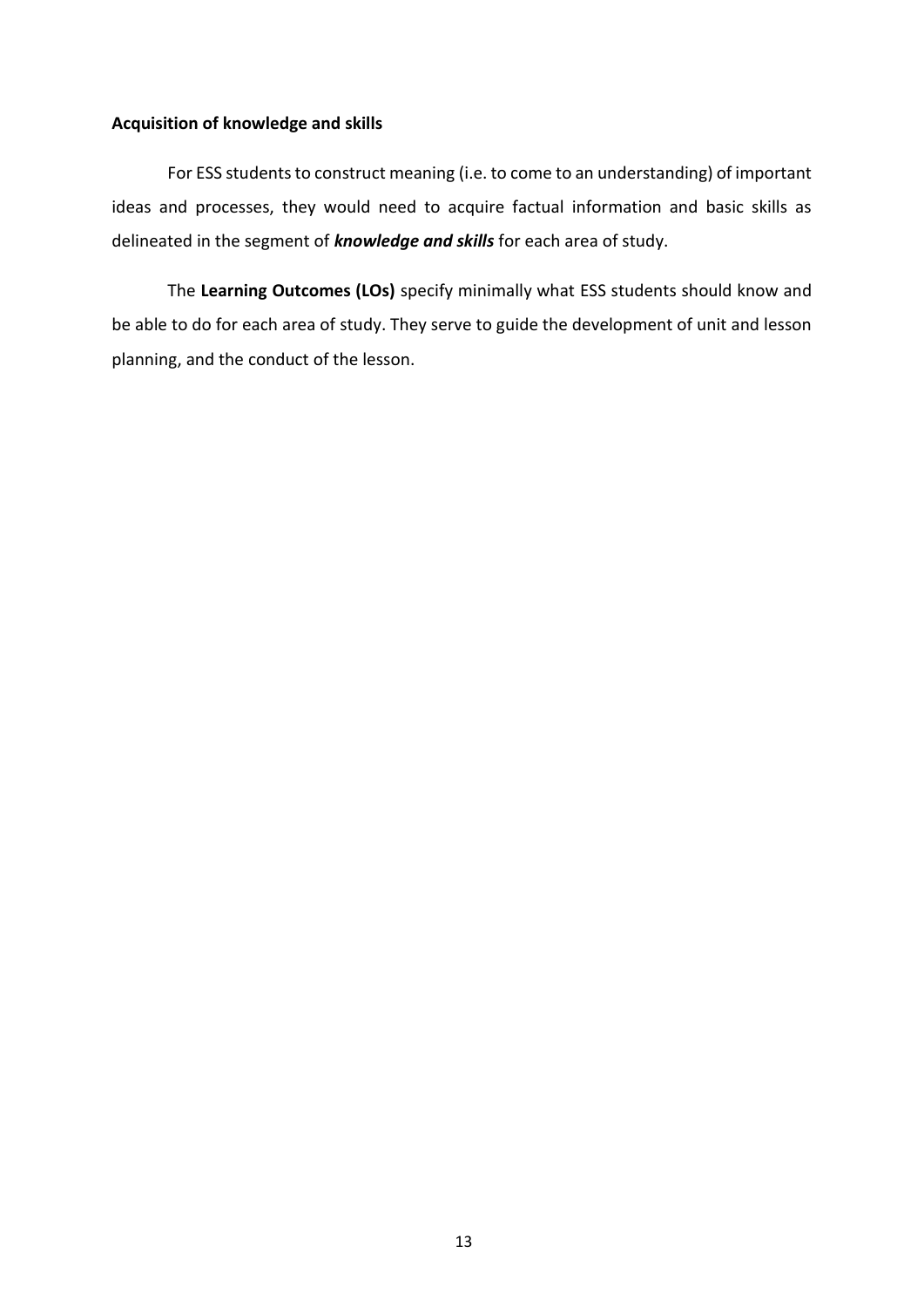### **LEARNING OUTCOMES**

# **Exercise Physiology**

| <b>Overview of Area of Study</b>                                                                                                                                                                                                                                                                                                                                                                                                                           |                                                                                                                                                                                                                                                                                                                                                                                                                                                                      |  |
|------------------------------------------------------------------------------------------------------------------------------------------------------------------------------------------------------------------------------------------------------------------------------------------------------------------------------------------------------------------------------------------------------------------------------------------------------------|----------------------------------------------------------------------------------------------------------------------------------------------------------------------------------------------------------------------------------------------------------------------------------------------------------------------------------------------------------------------------------------------------------------------------------------------------------------------|--|
| Exercise Physiology helps students understand the physiological factors affecting health,<br>fitness and performance. Students study the relationship between the human body and<br>movement, as well as how energy systems and sports nutrition have an impact on their<br>performance in practical activities.                                                                                                                                           |                                                                                                                                                                                                                                                                                                                                                                                                                                                                      |  |
| <b>Key Understandings</b>                                                                                                                                                                                                                                                                                                                                                                                                                                  | <b>Essential Questions</b>                                                                                                                                                                                                                                                                                                                                                                                                                                           |  |
| <b>Students will understand that:</b><br>The skeletal, muscular, circulatory<br>and respiratory systems interact to<br>influence movement and<br>performance in physical activities.<br>Sports nutrition is integral to<br>optimising performance in physical<br>activities.                                                                                                                                                                               | How can physiology influence movement and<br>performance in physical activities?                                                                                                                                                                                                                                                                                                                                                                                     |  |
| Knowledge                                                                                                                                                                                                                                                                                                                                                                                                                                                  | <b>Skills</b>                                                                                                                                                                                                                                                                                                                                                                                                                                                        |  |
| <b>Students will know:</b><br>the major bones and joints in the<br>а.<br>body and their functions;<br>the characteristics of muscles,<br>b.<br>how they are classified and the<br>roles of the major muscle groups;<br>the components and functions of<br>c.<br>the circulatory system;<br>the components and functions of<br>d.<br>the respiratory system; and<br>the different components of food<br>e.<br>and their effects on sporting<br>performance. | Students will be able to:<br>improve performance and manage injuries<br>a.<br>through analysis of joint movement;<br>identify the different muscles used in various<br>b.<br>sports and improve muscular system, and<br>thereby sporting performance;<br>analyse the requirements of the circulatory<br>c.<br>and respiratory systems in physical activities;<br>and<br>evaluate the nutritional requirements before,<br>d.<br>during and after a physical activity. |  |
|                                                                                                                                                                                                                                                                                                                                                                                                                                                            |                                                                                                                                                                                                                                                                                                                                                                                                                                                                      |  |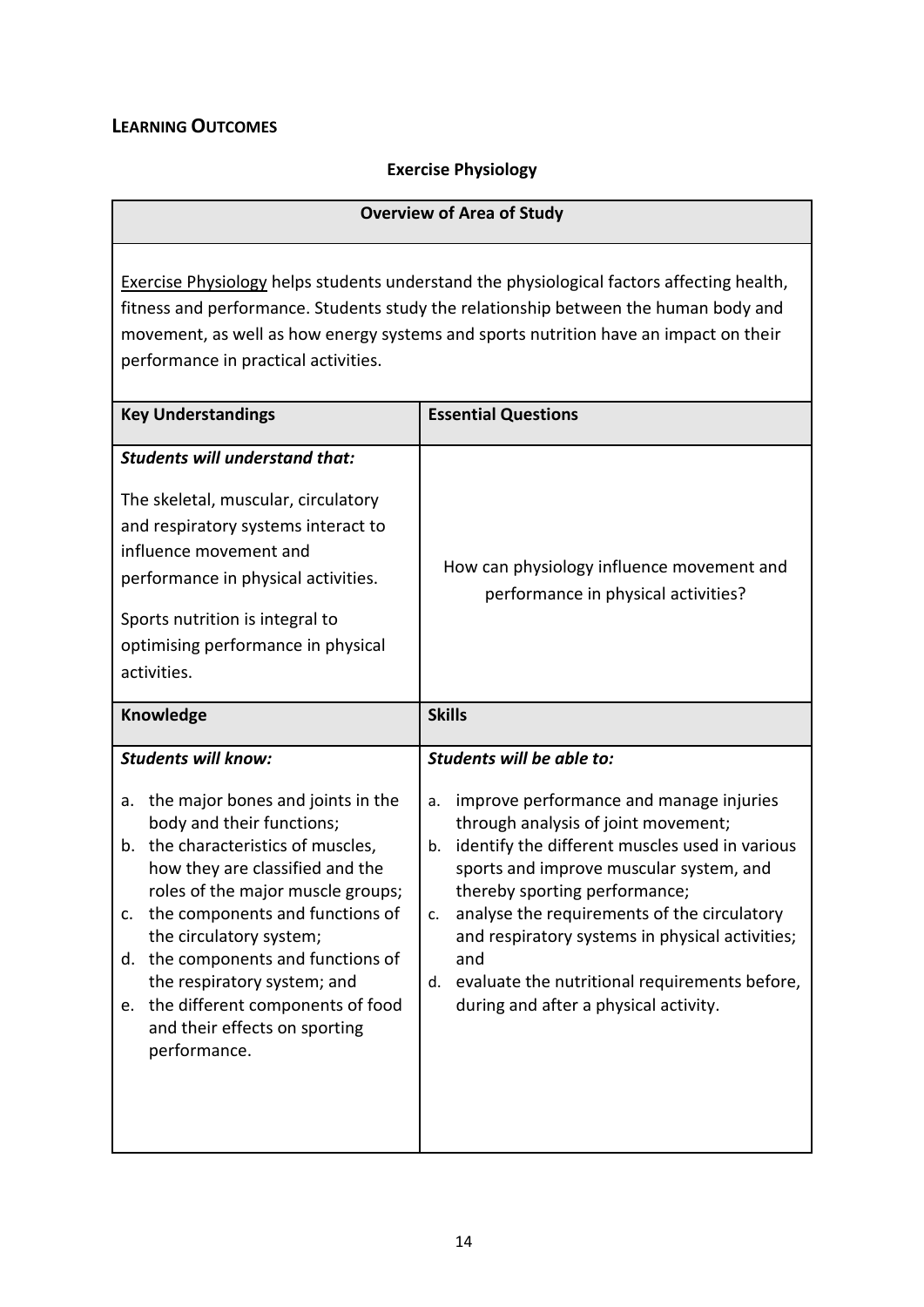#### **Learning Outcomes**

#### *Students will be able to:*

#### Skeletal System

- Explain the functions of the skeleton and functions of the major bones
	- o skull
	- o clavicle
	- o sternum
	- o scapula
	- o humerus
	- o radius and ulna
	- o phalanges
	- o carpals and metacarpals
	- o vertebrae
	- o femur
	- o tibia and fibula
	- o tarsals and metatarsals
- Describe the roles and functions of the different joints
	- o immovable joints
	- o slightly movable joints
	- o freely movable joints
- Describe the different types of joint movement
	- o flexion
	- o extension
	- o rotation
	- o abduction
	- o adduction
	- o circumduction
- Explain the characteristics of freely movable joints
	- o ball and socket
	- o hinge
	- o gliding
	- o pivot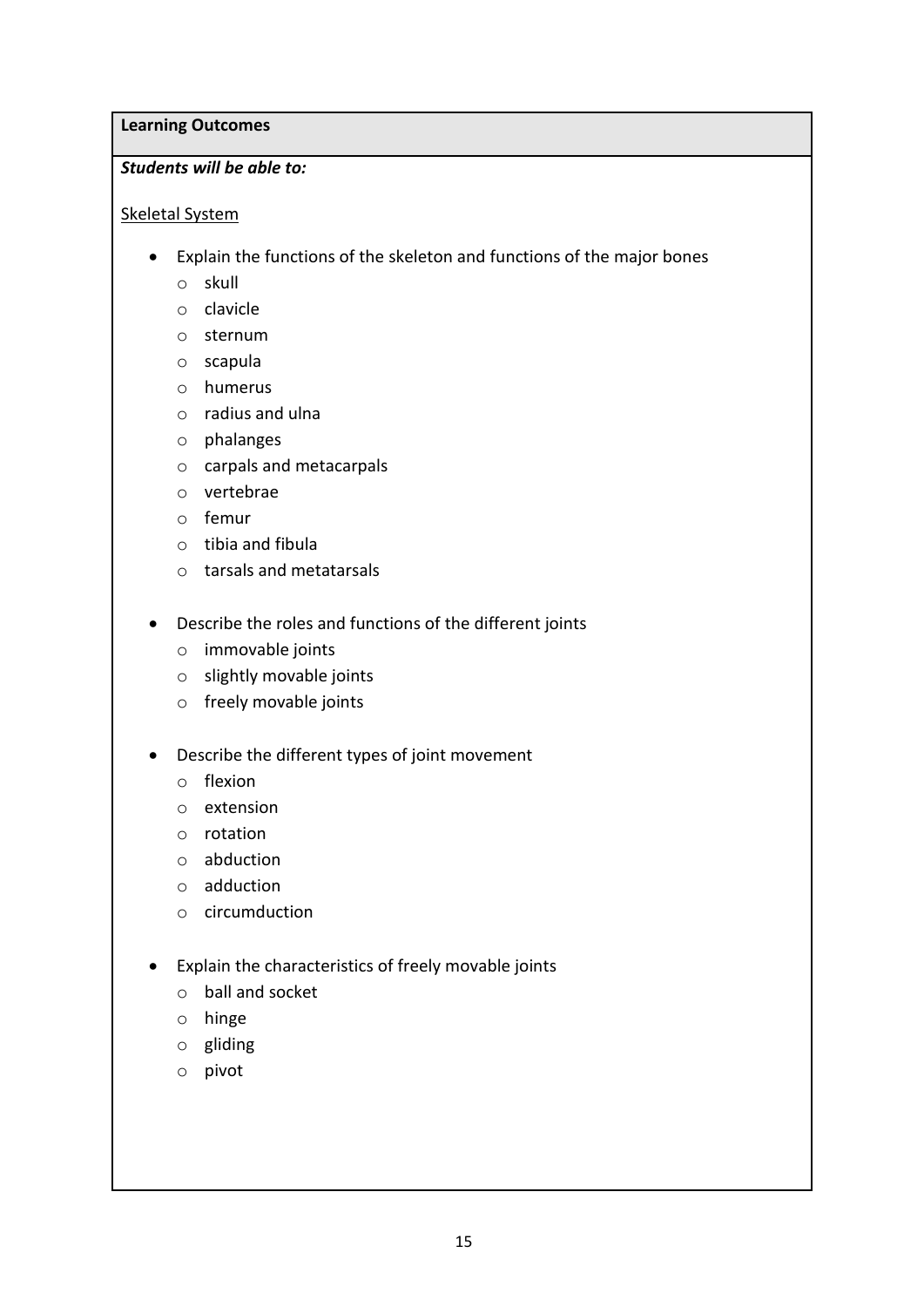- Describe the roles and functions of connective tissue
	- o ligaments
	- o tendons
	- o cartilage
- Describe the injuries at joints; and their associated causes and preventive measures
	- o overuse injuries
	- o incorrect movement injuries
	- o impact or twisting injuries

#### Muscular System

- Recognise the types and characteristics of muscles
	- o visceral ("smooth") muscles
	- o cardiac muscles
	- o skeletal muscles
- Identify the major muscle groups
	- o trapezius
	- o latissimus dorsi
	- o pectoralis major
	- o deltoids
	- o biceps brachii
	- o triceps brachii
	- o abdominals
	- o obliques
	- o gluteus maximus
	- o quadriceps
	- o hamstrings
	- o gastrocnemius
- Show an understanding of muscle action and control
	- o origin, insertion and belly
	- o agonist, antagonist and synergist muscles
	- o concentric, eccentric, isometric action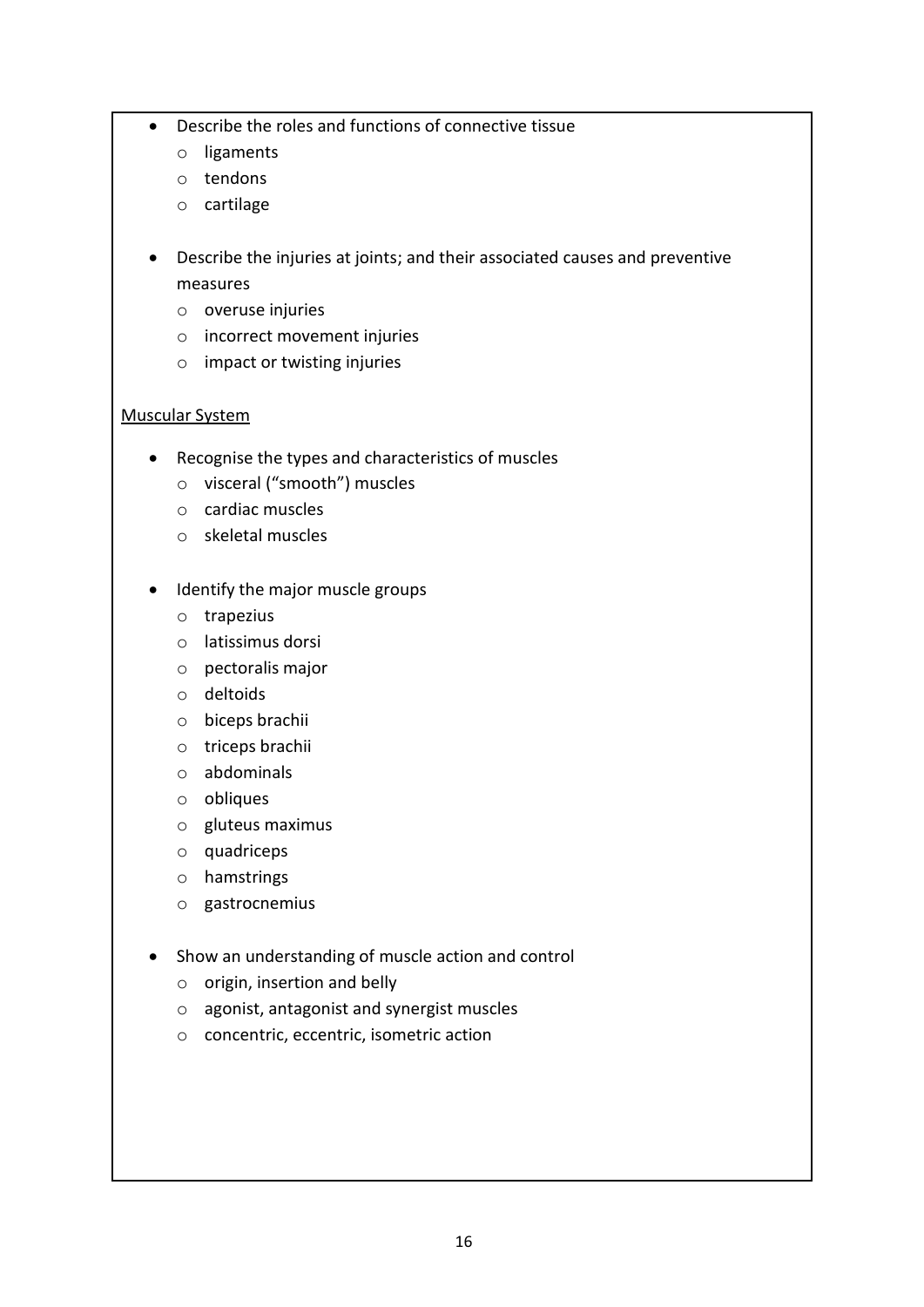- Explain the relevance of the identified muscle groups in physical activities and sporting performance
	- o main muscle groups
	- o core muscles
	- o stabilizer muscles
- Explain the role and function of tendons during movement.

#### Circulatory System

- Identify the components and show an understanding of the functions of circulatory system
	- o blood vessels
	- o heart
	- o blood
- Identify the components of blood and show an understanding of the functions of the components
	- o plasma
	- o red blood cells
	- o white blood cells
	- o platelets
- Explain the short and long term effects of exercise on circulatory system.

#### Respiratory System

- Identify the components and show an understanding of the functions of respiratory system
	- o nose/mouth
	- o trachea
	- o bronchus
	- o bronchioles
	- o alveoli
	- o lungs
- Describe the different energy systems and explain how they contribute to sporting performance
	- o anaerobic systems (creatine phosphate and lactic acid systems)
	- o aerobic system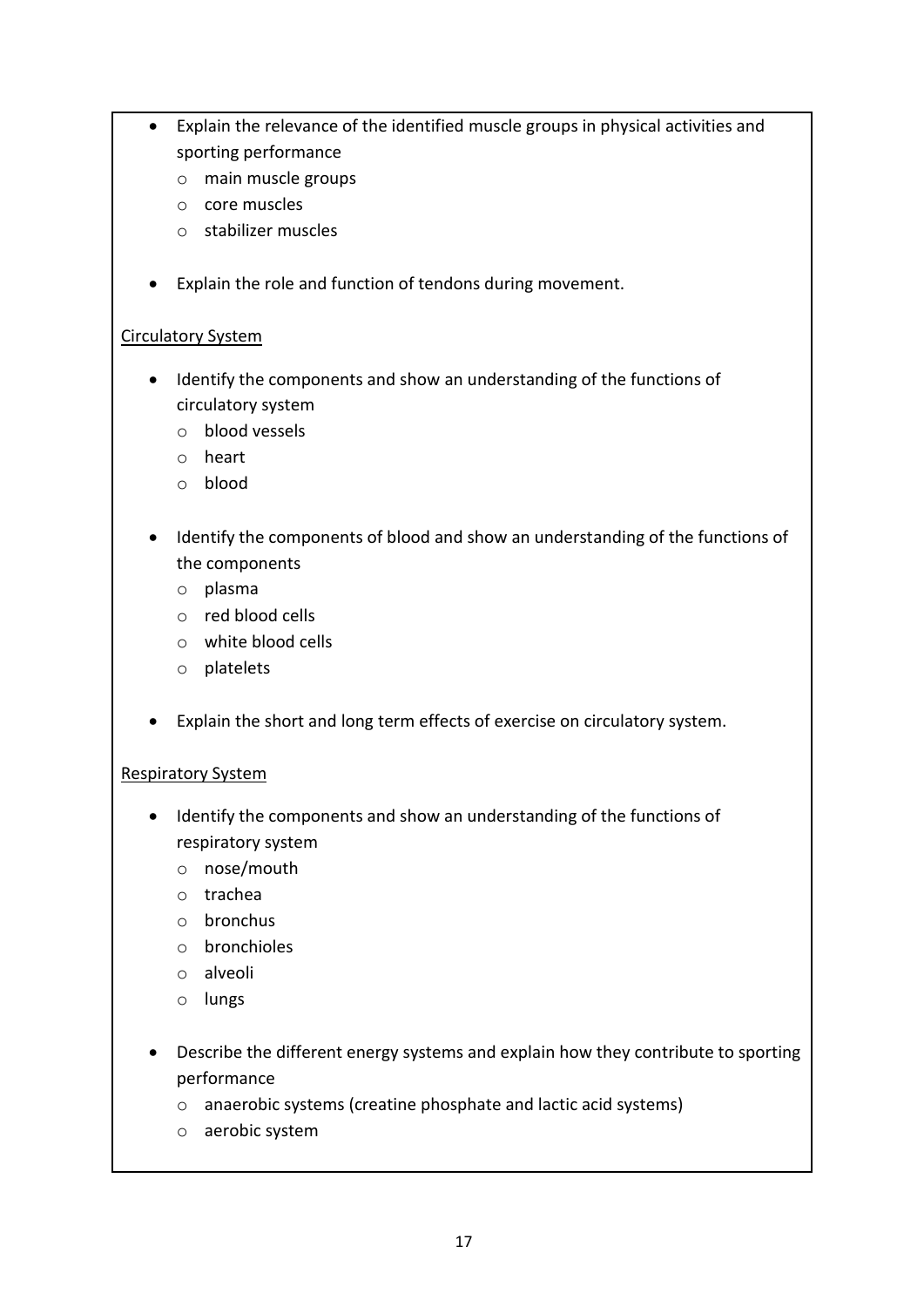Explain the effects of exercise on aerobic and anaerobic systems.

#### Training Principles and Methods

- Explain and apply the principles of Frequency, Intensity, Time and Type (FITT) and Specificity, Progression, Overload, Reversibility and Individuality (SPORI) in the development of a suitable training programme with an understanding of the components of fitness.
- Explain and apply the methods of circuit training, continuous training, cross training, fartlek training, interval training, weight training and altitude training in developing a suitable training programme.

#### Nutrition

- Explain the effects of nutritional components on the body
	- o carbohydrates
	- o fats
	- o proteins
	- o vitamins
	- o minerals
	- o fibre
	- o water
- Explain the concept of energy balance
	- o basal metabolic rate
	- o energy equation
	- o energy for activities
- Recognise the nutrition for different phases of activity
	- o pre-activity
	- o during activity
	- o post-activity
- Explain the importance of fluid replacement on the body.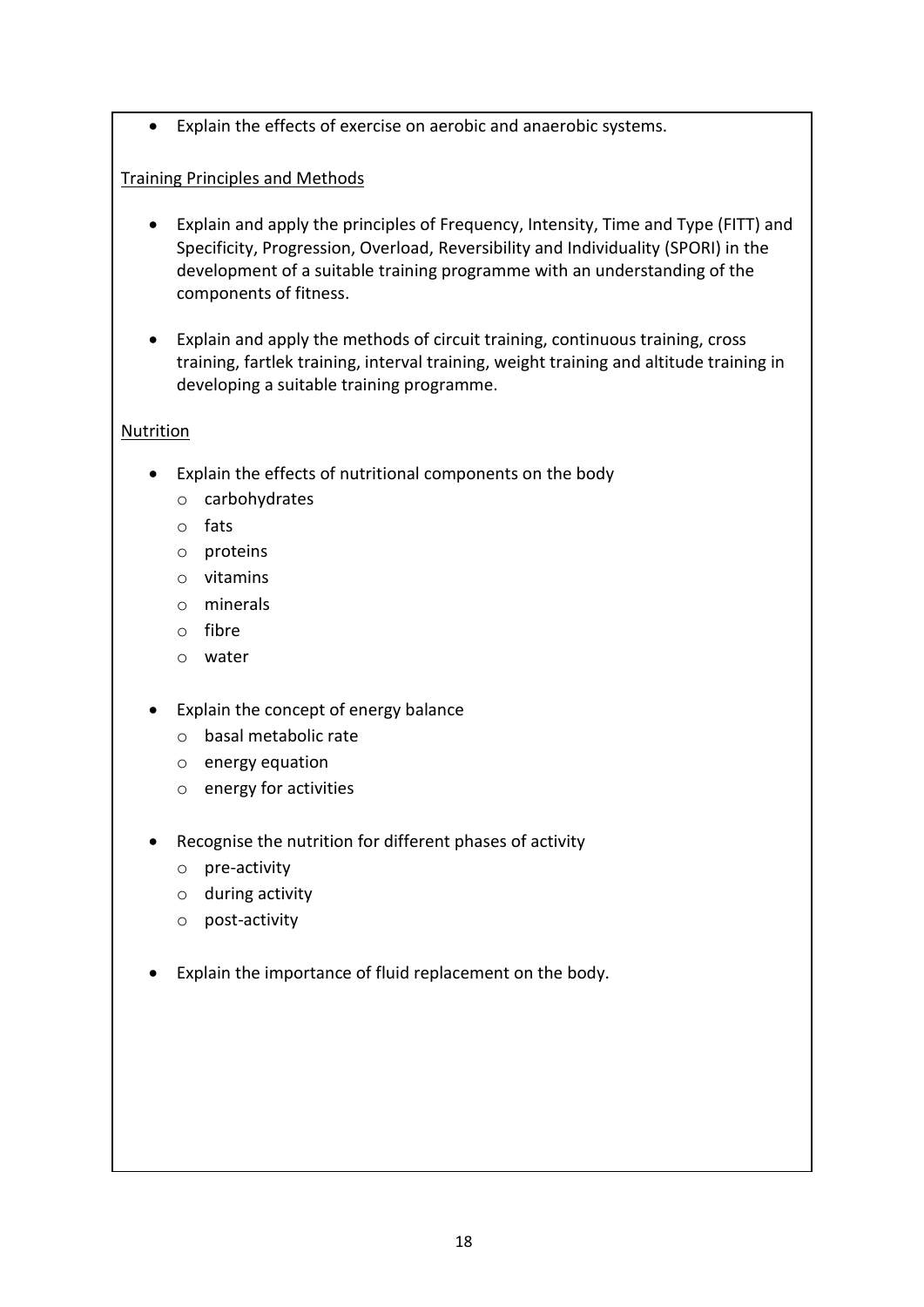#### **Biomechanics**

#### **Overview of Area of Study**

Biomechanics is the study of how natural laws and forces affect the body in sports movement and performances. Through this area of study, ESS students would understand the mechanical cause-effect relationships that determine human movement and the biomechanical principles to refine and improve movement. In ESS, students would apply biomechanical principles to improve and refine movement. They use practical activities to demonstrate biomechanical principles and how the correct application of biomechanics can lead to improved performance in sport and physical activity.

| <b>Key Understandings</b>                                                                                                                                                                                                                                                                                                                                                       | <b>Essential Questions</b>                                                                                                                                                                                                                                                         |
|---------------------------------------------------------------------------------------------------------------------------------------------------------------------------------------------------------------------------------------------------------------------------------------------------------------------------------------------------------------------------------|------------------------------------------------------------------------------------------------------------------------------------------------------------------------------------------------------------------------------------------------------------------------------------|
| <b>Students will understand that:</b>                                                                                                                                                                                                                                                                                                                                           |                                                                                                                                                                                                                                                                                    |
| Force and motion; summation of forces<br>and projectile motion are important in<br>the learning and performance of physical                                                                                                                                                                                                                                                     | How can efficient movement be achieved?<br>How can movement be improved and                                                                                                                                                                                                        |
| activities.                                                                                                                                                                                                                                                                                                                                                                     | refined?                                                                                                                                                                                                                                                                           |
| The proper application of biomechanical<br>principles will lead to improved and<br>refined human movement.                                                                                                                                                                                                                                                                      |                                                                                                                                                                                                                                                                                    |
| Knowledge                                                                                                                                                                                                                                                                                                                                                                       | <b>Skills</b>                                                                                                                                                                                                                                                                      |
| <b>Students will know:</b><br>the effect of the natural laws and<br>a.<br>forces on the human body in sports<br>movement and performances;<br>the biomechanical principles such as<br>b.<br>force, centre of gravity, summation of<br>forces and projectile motion; and<br>the phases (during preparation,<br>c.<br>action and follow through) of<br>performances for analysis. | Students will be able to:<br>Observe and evaluate efficiency of<br>a.<br>movement accurately; and<br>b. Apply biomechanical principles such as<br>force, centre of gravity, summation of<br>forces and projectile motion to analyse<br>movement for refinement and<br>improvement. |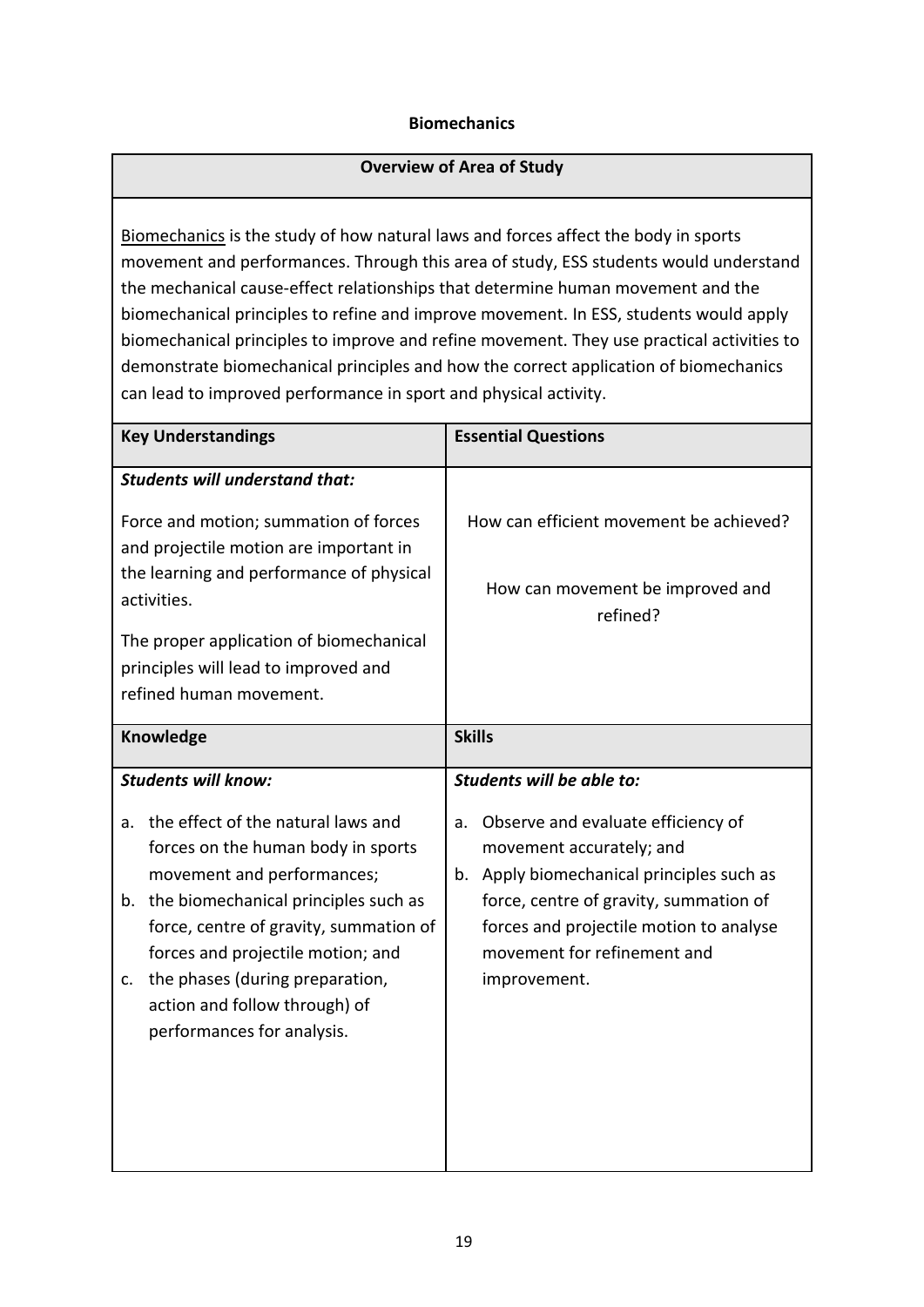**Learning Outcomes**

#### *Students will be able to:*

- State Newton's Laws of motion
	- o Law 1: *"All bodies continue in a state of rest or uniform motion in a straight line unless acted upon by some external force.*"
	- o Law 2: *"The acceleration of a body is proportional to the force causing it and takes place in the direction the force acts."*
	- o Law 3: *"To every action there is an equal and opposite reaction."*
- Explain the effect of the following on biomechanical movement in sports and physical activities
	- o force
	- o centre of gravity
	- o stability
	- o mass and weight
	- o acceleration
- Know the different classes of levers in the human body and their application in sports and physical activities.
- Explain how summation of forces<sup>7</sup> can be applied to performances in sports and physical activities.
- Describe how projectile motion can influence performance
	- $\circ$  including the human body as a projectile;
	- o the Magnus effect and spin (back spin, top spin, side spin)
	- o height of release, angle of release, velocity of release
	- o flight path (trajectory)

 $\overline{\phantom{a}}$ 

- Recognise the phases (during preparation, action and follow through) of performance and use a biomechanical analysis to analyse physical performances.
- Apply concepts in biomechanics to modify physical performance responses for improvement.

 $<sup>7</sup>$  Summation of forces refers to the sum of all forces generated by each body part. Force summation also</sup> requires all body parts to move in sequence (largest muscles to smallest) for maximum force to be generated.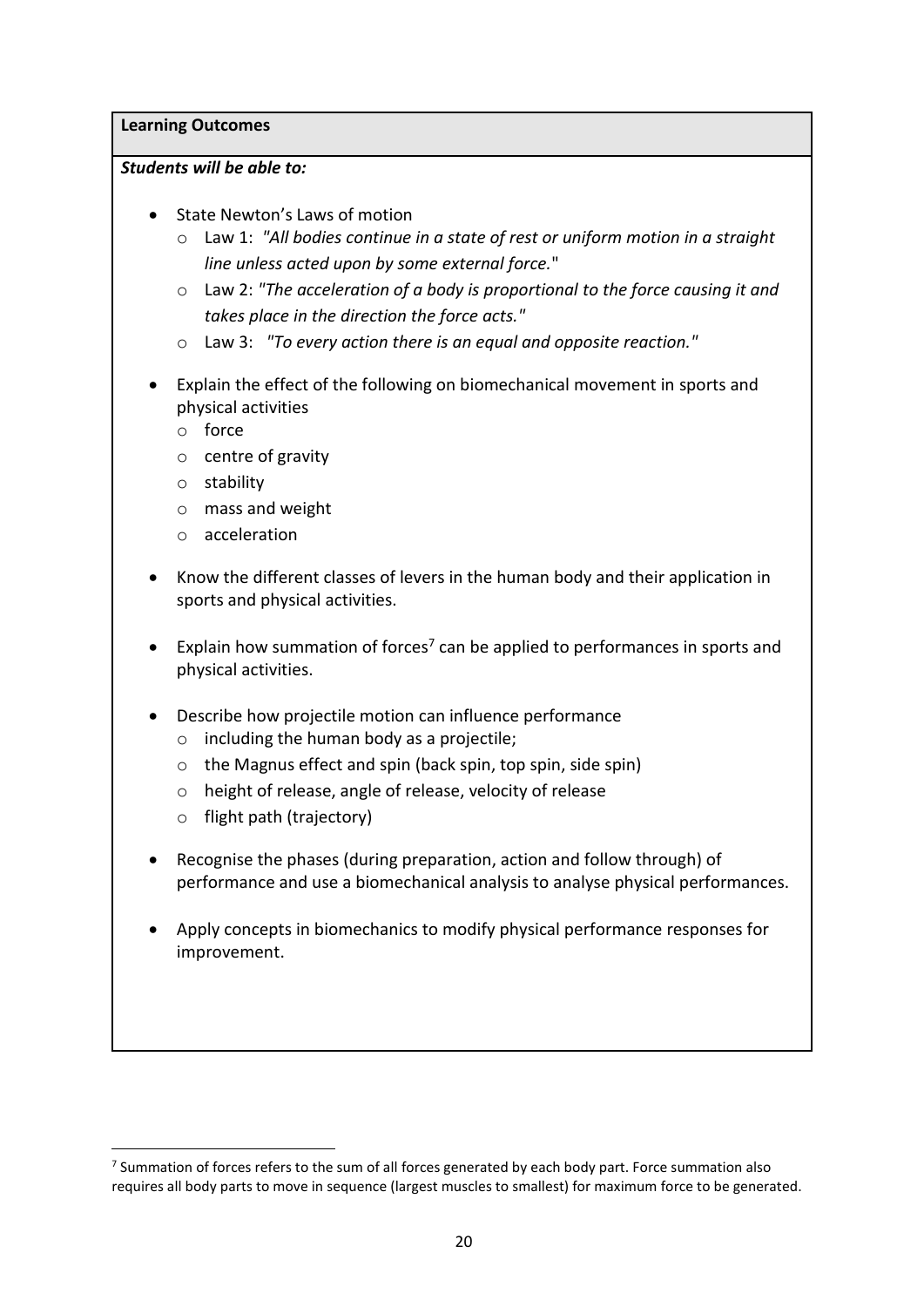#### **Sports Psychology**

#### **Overview of Area of Study**

Sports Psychology involves the study of how psychological factors affect performance. It also explores how participation in sport and exercise affect psychological and physical factors and vice versa. Through this, students are not only able to motivate themselves to participate in physical exercise, but also encourage others to do the same. They will understand how mental preparation for performance can be just as critical as physical preparation.

| <b>Key Understandings</b>                                                                                                                                                                                                                                                                                                                                                         | <b>Essential Questions</b>                                                                                                                                                                        |
|-----------------------------------------------------------------------------------------------------------------------------------------------------------------------------------------------------------------------------------------------------------------------------------------------------------------------------------------------------------------------------------|---------------------------------------------------------------------------------------------------------------------------------------------------------------------------------------------------|
| <b>Students will understand that:</b>                                                                                                                                                                                                                                                                                                                                             |                                                                                                                                                                                                   |
| Psychological factors (self-efficacy,<br>anxiety and motivation) can affect<br>performance and participation in<br>sports and physical activities.                                                                                                                                                                                                                                | How can psychology influence movement and<br>performance in sports and physical activities?<br>How does mental preparation influence                                                              |
| Mental preparation is as equally<br>important as physical preparation for<br>movement and performance in sports<br>and physical activities.                                                                                                                                                                                                                                       | movement and performance in sports and<br>physical activities?                                                                                                                                    |
| Knowledge                                                                                                                                                                                                                                                                                                                                                                         | <b>Skills</b>                                                                                                                                                                                     |
| <b>Students will know:</b><br>the concept of self-efficacy, the<br>а.<br>sources of self-efficacy and its<br>relation to sports performance;<br>the factors affecting anxiety and<br>b.<br>coping strategies for stress;<br>the relation of extrinsic and<br>c.<br>intrinsic motivation to sports<br>performance; and<br>the factors influencing exercise<br>d.<br>participation. | Students will be able to:<br>use different mental strategies to improve<br>a.<br>performance in a physical activity; and<br>analyse the psychological factors of exercise<br>b.<br>participation. |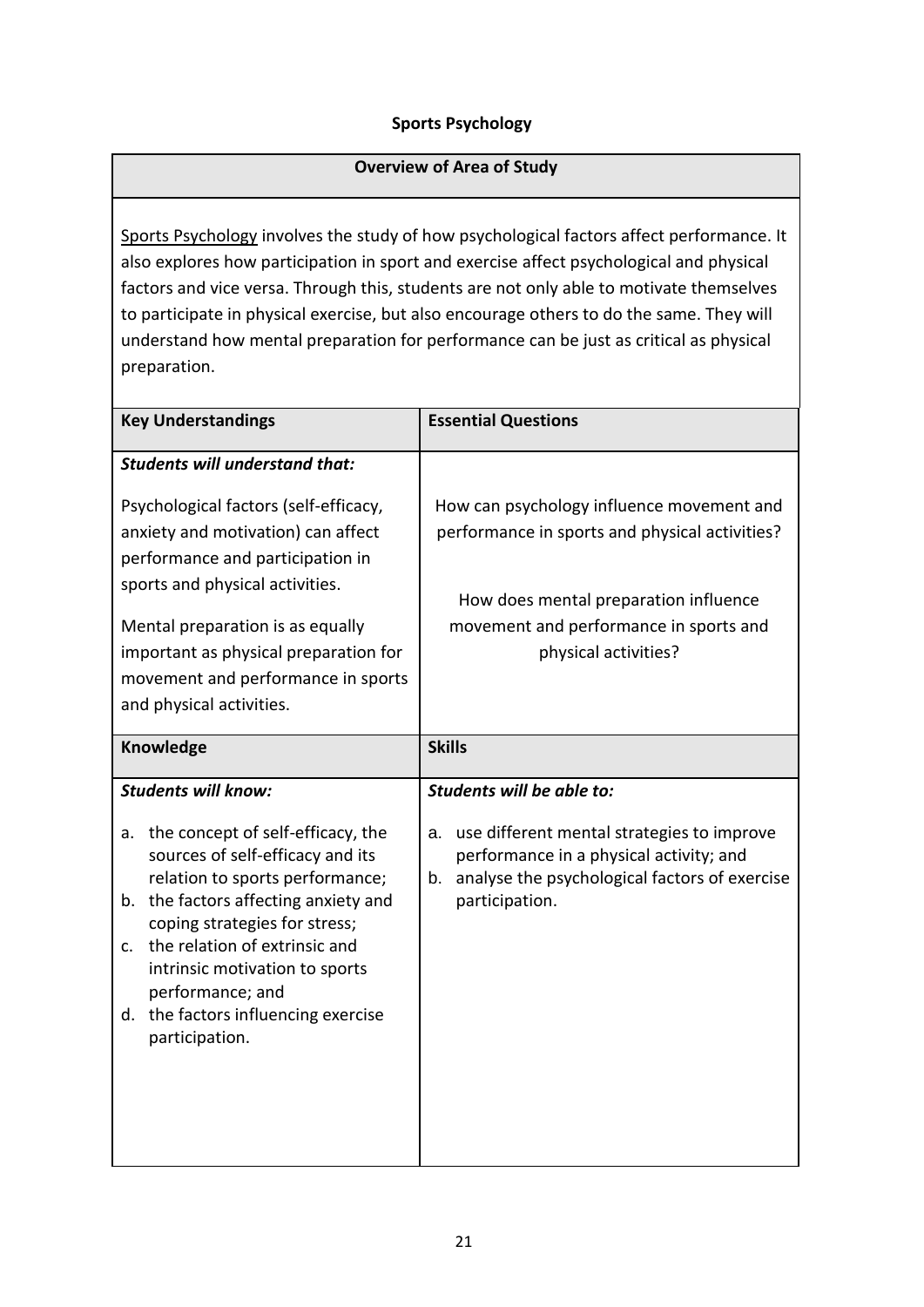#### **Learning Outcomes**

#### *Students will be able to:*

#### Self-Efficacy

- Define and know what is self-efficacy and the factors influencing self-efficacy o performance accomplishments
	- o vicarious experience
	- o verbal persuasion
	- o physiological state
- Explain the concept of self-efficacy in relation to performance in sports and physical activities as well as how self-efficacy can affect performance.

#### **Motivation**

- Define what is motivation and the types of motivation; intrinsic and extrinsic.
- Explain the factors affecting the types of motivation and how motivation will influence performance
	- o Intrinsic motivation
		- $\triangleright$  personal achievement
		- $\triangleright$  sense of competency
		- $\triangleright$  perceived control
		- $\triangleright$  self-confidence
		- $\triangleright$  positive self-regard
	- o Extrinsic motivation
		- $\triangleright$  social approval
		- $\triangleright$  material rewards
		- $\triangleright$  social status

#### Arousal and Performance

- Recognise the physiological responses of the body to arousal
	- $\circ$  production of adrenaline
	- o increased heart rate
	- o increased respiration
	- o muscles tense in readiness for action
- Know and explain the relationship between arousal and performance
	- o inverted U Theory (Yerkes-Dodson Theory)
	- o causes of over-arousal (Over stimulation and anxiety)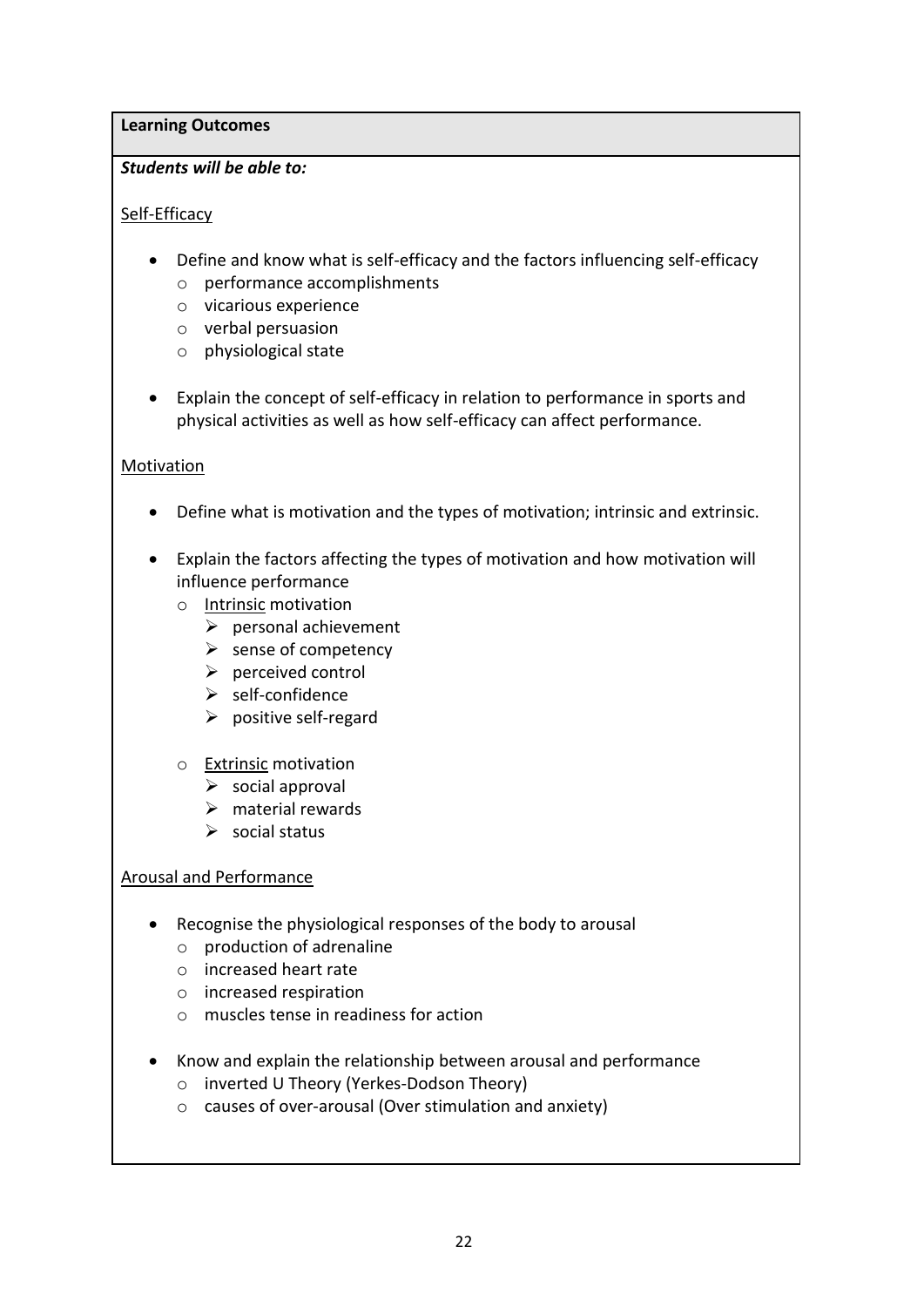#### **Anxiety**

- Explain how personal and situational factors affects anxiety
	- o Personal factors affecting anxiety
		- $\triangleright$  expectations
		- $\triangleright$  cognitive appraisal
		- $\triangleright$  coping style
		- $\triangleright$  perfectionism
		- $\triangleright$  fear of failure/success
		- $\triangleright$  low self-confidence
	- o Situational factors affecting anxiety
		- $\triangleright$  competition
		- $\triangleright$  pressure
		- $\triangleright$  planning
- Explain the effects of anxiety on performance as well as the coping strategies (goal setting, relaxation, visualization, and mental rehearsal) in managing anxiety.

#### Factors influencing exercise participation

 Explain the influence of self-efficacy and motivation on exercise participation as well as the effect of exercise on psychological well-being.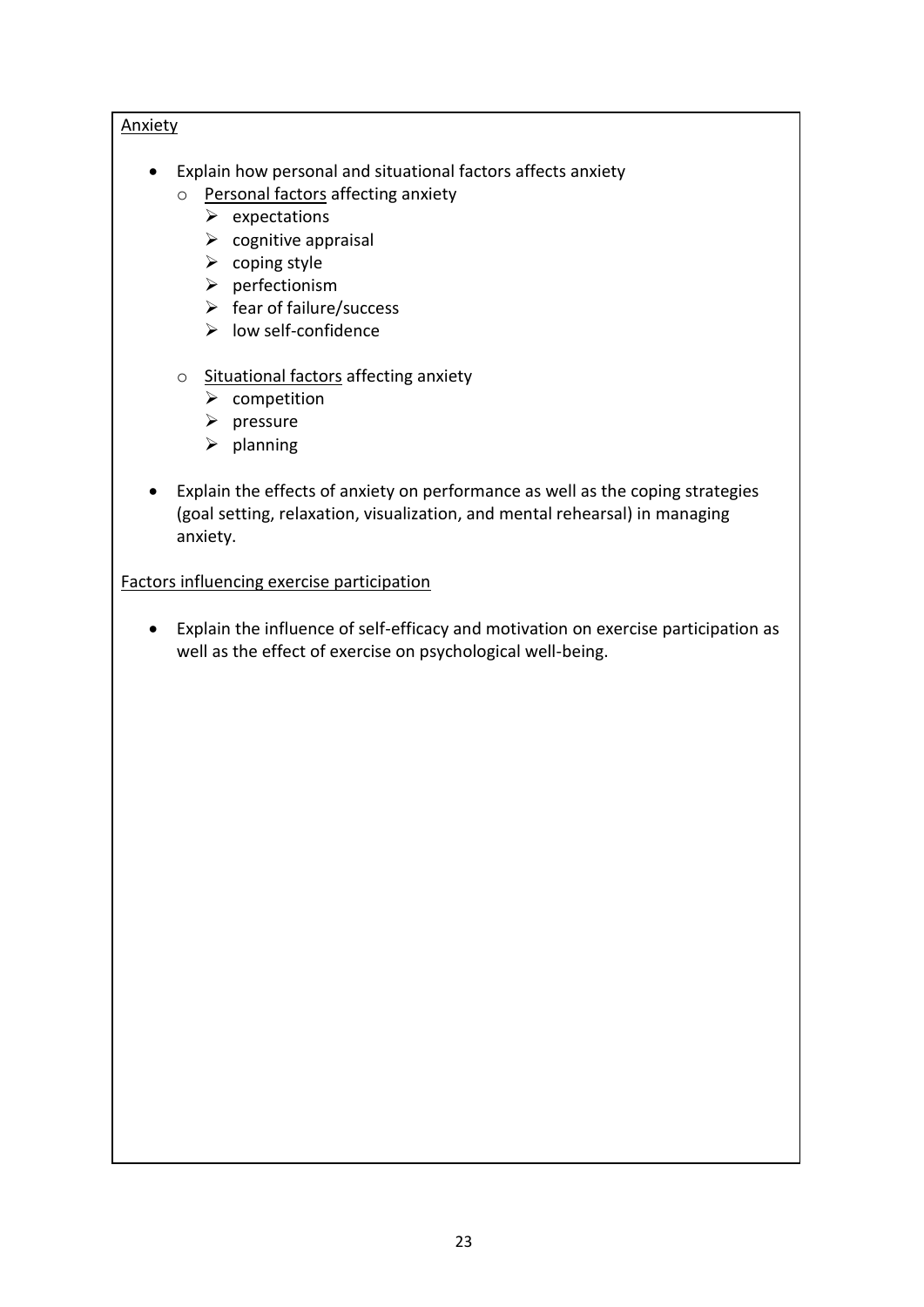#### **Sports Sociology**

#### **Overview of Area of Study**

Sports Sociology examines how socio-cultural factors influence why and how people exercise and stay active and participate in sports. Sports participation is also examined from a critical and global perspective, particularly in relation to issues such as commercialisation, ethics and equity.

| <b>Key Understandings</b>                                                                                                                                        | <b>Essential Questions</b>                                                     |
|------------------------------------------------------------------------------------------------------------------------------------------------------------------|--------------------------------------------------------------------------------|
| <b>Students will understand that:</b><br>Socio-cultural factors (equity,<br>commercialisation and ethical)<br>influence participation in exercise<br>and sports. | What influences participation in exercise and<br>sports?                       |
| Knowledge                                                                                                                                                        | <b>Skills</b>                                                                  |
| <b>Students will know:</b><br>how equity can affect<br>a.                                                                                                        | Students will be able to:<br>communicate ideas and beliefs while<br>a.         |
| participation in exercise and<br>sports;<br>the impact of commercialisation<br>b.                                                                                | examining issues regarding equity,<br>commercialisation, and ethics in sports. |
| on participation in exercise and<br>sports; and                                                                                                                  |                                                                                |
| the ethical issues prevalent in<br>c.<br>sports today.                                                                                                           |                                                                                |
|                                                                                                                                                                  |                                                                                |
|                                                                                                                                                                  |                                                                                |
|                                                                                                                                                                  |                                                                                |
|                                                                                                                                                                  |                                                                                |
|                                                                                                                                                                  |                                                                                |
|                                                                                                                                                                  |                                                                                |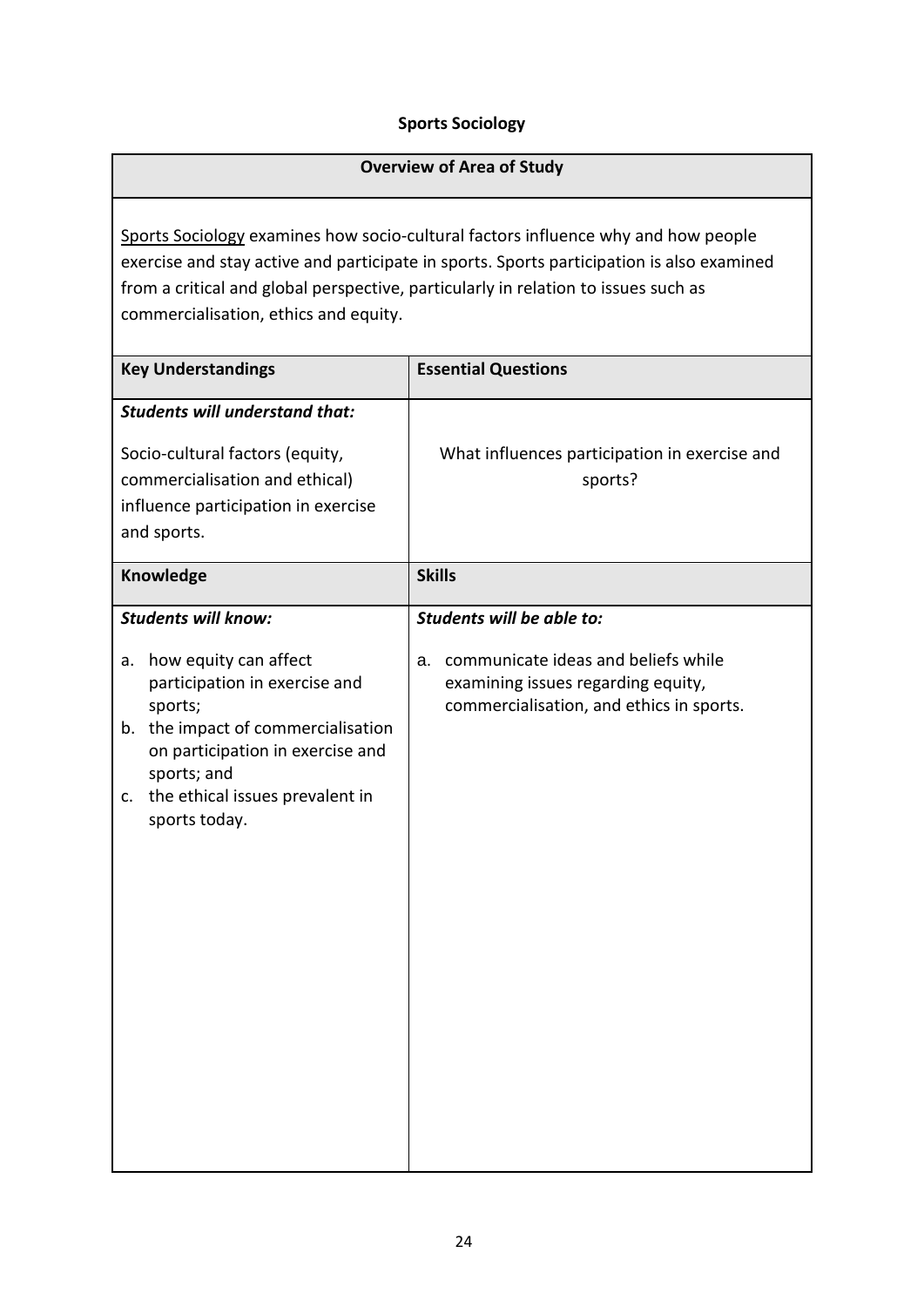#### **Learning Outcomes**

#### *Students will be able to:*

#### Equity

- Discuss the factors (i.e. opportunities given, resources available) affecting participation in exercise and sport with regard to
	- o gender
	- o race
	- o disability

#### Commercialisation

- Discuss the issue of sponsorship in sports
	- o advantages and disadvantages of sponsorship in sports
	- o advantages and disadvantages of sponsorship from the perspective of a sponsor
- Recognise and discuss the issue of media (social, internet, visual and print) and sport
	- o impact of media technology in sport
	- o positive and negative effects of media
	- o media coverage of female sports

#### Ethics

- Discuss the issue of drugs in sport
	- o Reasons for drug taking
	- o Types of drugs (performance enhancing) and their effects
		- $\triangleright$  stimulants
		- $\triangleright$  anabolic agents
		- $\triangleright$  diuretics
		- $\triangleright$  erythropoietin
		- $\triangleright$  growth hormones
		- $\triangleright$  beta blockers
- Recognise and discuss the issue of sportsmanship and gamesmanship in sports
	- o definitions of sportsmanship and gamesmanship
	- o examples of sportsmanship and gamesmanship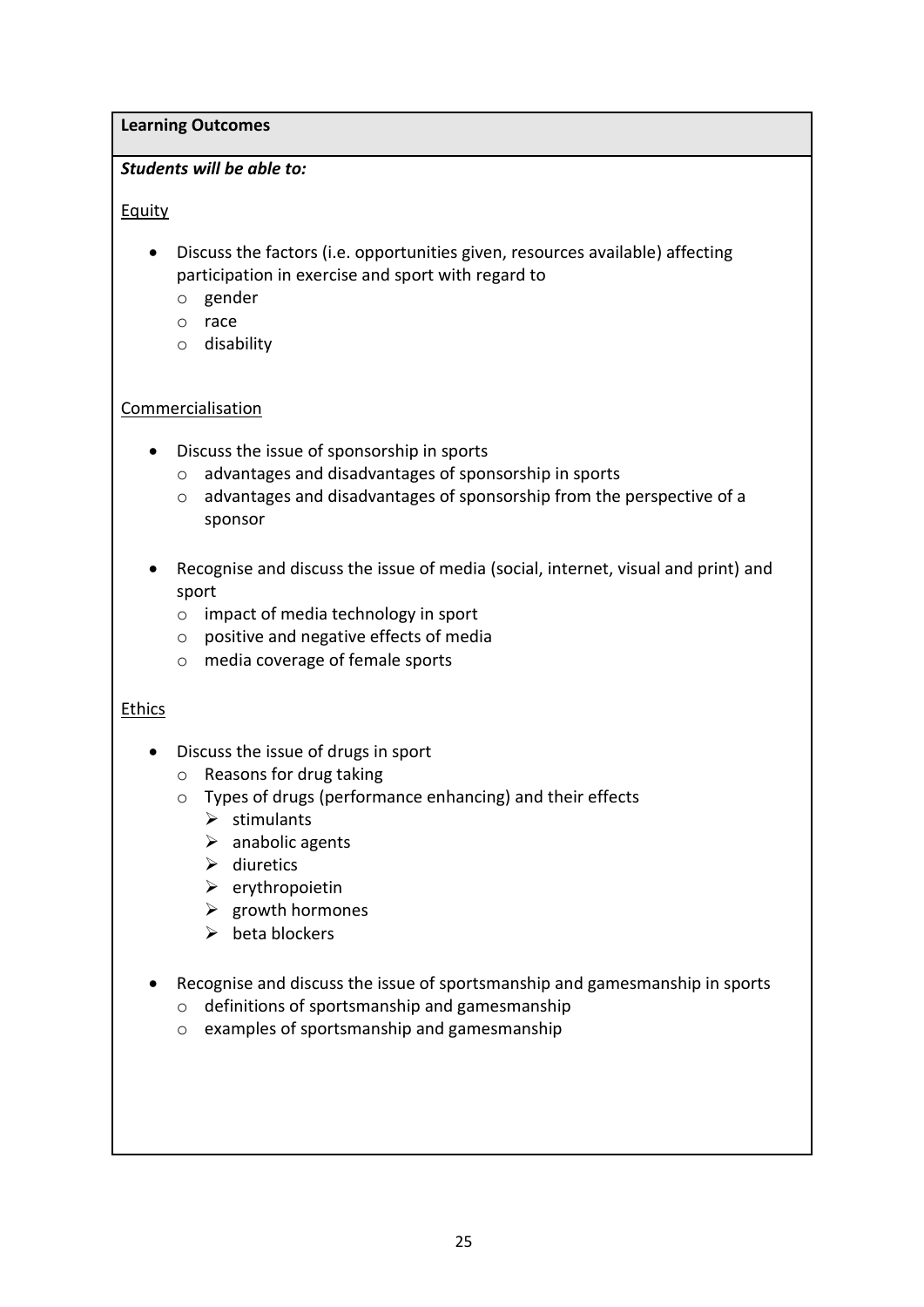#### **Motor Learning and Development**

#### **Overview of Area of Study**

Motor learning<sup>8</sup> and Development<sup>9</sup> involves the study of how motor learning and development affect the performance of an individual in individual/dual sport or group of individuals in a team sport. Through this area of study, ESS students would understand the factors affecting the acquisition of skills. In ESS, students would apply motor learning principles and feedback in the practical activities<sup>10</sup> to improve and refine their motor skills and movement patterns, thus deepening their understanding of movement concepts $^{11}$  in achieving movement goals.

| <b>Key Understandings</b>                                                                                                                                                                                                                                                                                                          | <b>Essential Questions</b>                                                                                                                                                                                                                                                                       |
|------------------------------------------------------------------------------------------------------------------------------------------------------------------------------------------------------------------------------------------------------------------------------------------------------------------------------------|--------------------------------------------------------------------------------------------------------------------------------------------------------------------------------------------------------------------------------------------------------------------------------------------------|
| <b>Students will understand that:</b><br>Motor learning and development<br>are influenced by various factors<br>and would impact the performance<br>of motor skills and movement<br>patterns.                                                                                                                                      | What influences the development of motor skills<br>and movement patterns?                                                                                                                                                                                                                        |
| Knowledge                                                                                                                                                                                                                                                                                                                          | <b>Skills</b>                                                                                                                                                                                                                                                                                    |
| <b>Students will know:</b><br>the different classification of<br>a <sub>z</sub><br>skills;<br>factors affecting motor learning<br>b.<br>and development;<br>the activity-specific motor skills<br>$\mathsf{C}$ .<br>and movement patterns; and<br>the movement concepts<br>d.<br>involved in the selected<br>practical activities. | Students will be able to:<br>perform the activity-specific motor skills and<br>a.<br>movement patterns effectively and apply them<br>in different practical activities; and<br>combine skills and movement concepts<br>b.<br>effectively in the context of the selected<br>practical activities. |

8Motor Learning refers to the relatively permanent gains in motor skill capability associated with practice or experience (Schmidt & Lee, 2005).

<sup>9</sup>Motor development refers to the continuous age-related process of change in movement as well as the interacting constraints (or factors) in the individual, environment, and task that drive these changes (Haywood & Getchell, 2001).

 $10$ Students would be engaged in 2 practical activities chosen from the categories of sports and games.

 $11$ Movement concepts are knowledge and understanding of movements that allow individuals to adapt and modify their movements to achieve specific movement goals.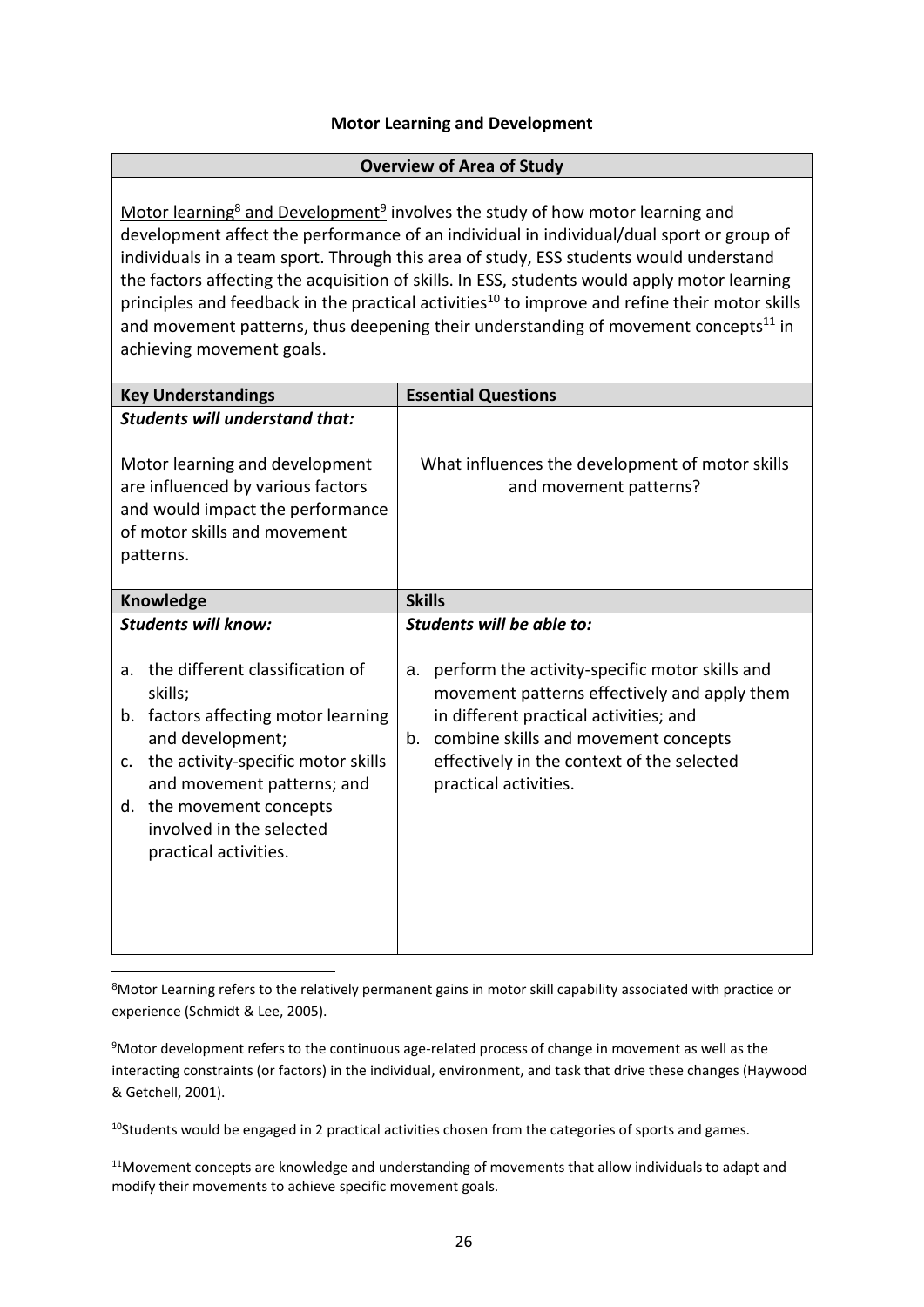#### **Learning Outcomes**

#### *Students will be able to:*

- Show an understanding of the Skills Classification (basic & complex, fine & gross, open & closed).
- Explain the factors affecting variations in skill level Motor Development
	- o age
	- o maturity
	- o motivation
	- o anxiety
	- o arousal conditions
	- o facilities and equipment
	- o environment

#### Motor Learning

- o teaching and coaching
- Explain differences between the skills of Novice and Expert performer in relation to

#### Information Processing Model

- o input/information Gathering Stage
- o decision- Making Stage
- o output/performance Stage
- o feedback Stage

#### Different types of feedback and their importance

- o knowledge of Performance (KP)
- o knowledge of Results (KR)
- o intrinsic Feedback
- o extrinsic Feedback

1

- Explain key considerations such as *task complexity, interdependence of parts of task and level of competence,* in design of practice: whole practice, part practice, whole-part-whole practice and progressive part practice*,* when acquiring a new skill.
- Demonstrate the understanding of movement concepts using the BSER $^{12}$ framework through the practical activities.

 $12$ Body Awareness (what the body is doing), Space Awareness (where the body is moving), Effort (how the body is moving) Relationships (with whom or what the body is relating as it moves).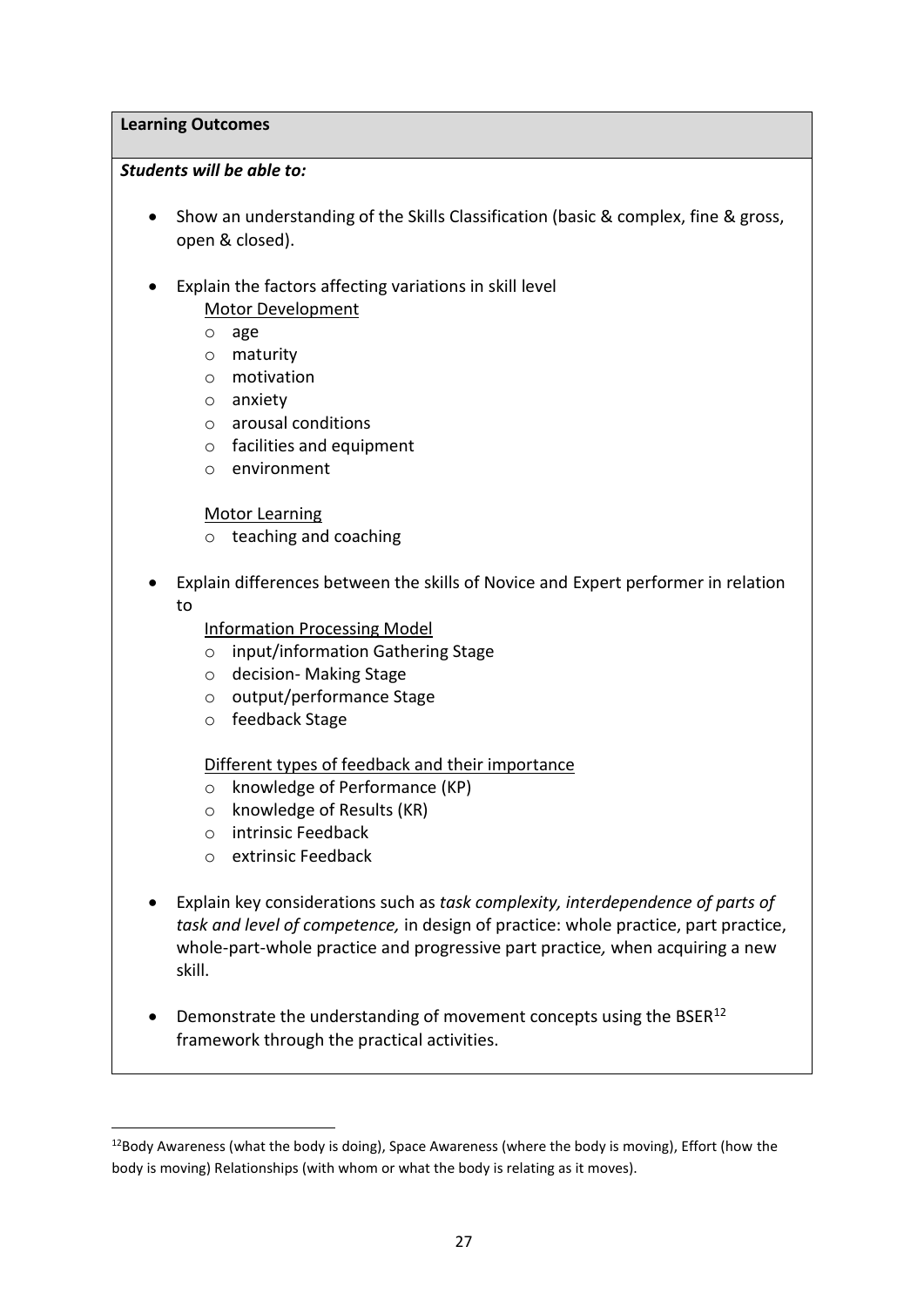- Apply the activity-specific movement concepts effectively in different practical activities.
- $\bullet$  Show an understanding of the relevant game-related concepts<sup>13</sup> and apply these concepts in different practical activities.

**.** 

<sup>&</sup>lt;sup>13</sup>Reacting and responding to the opponents' play, Identifying situational problems pertinent to the game and creating possible solutions to overcome these problems, Decision-making (how, when & where) pertaining to the tactics / strategies involved in the game.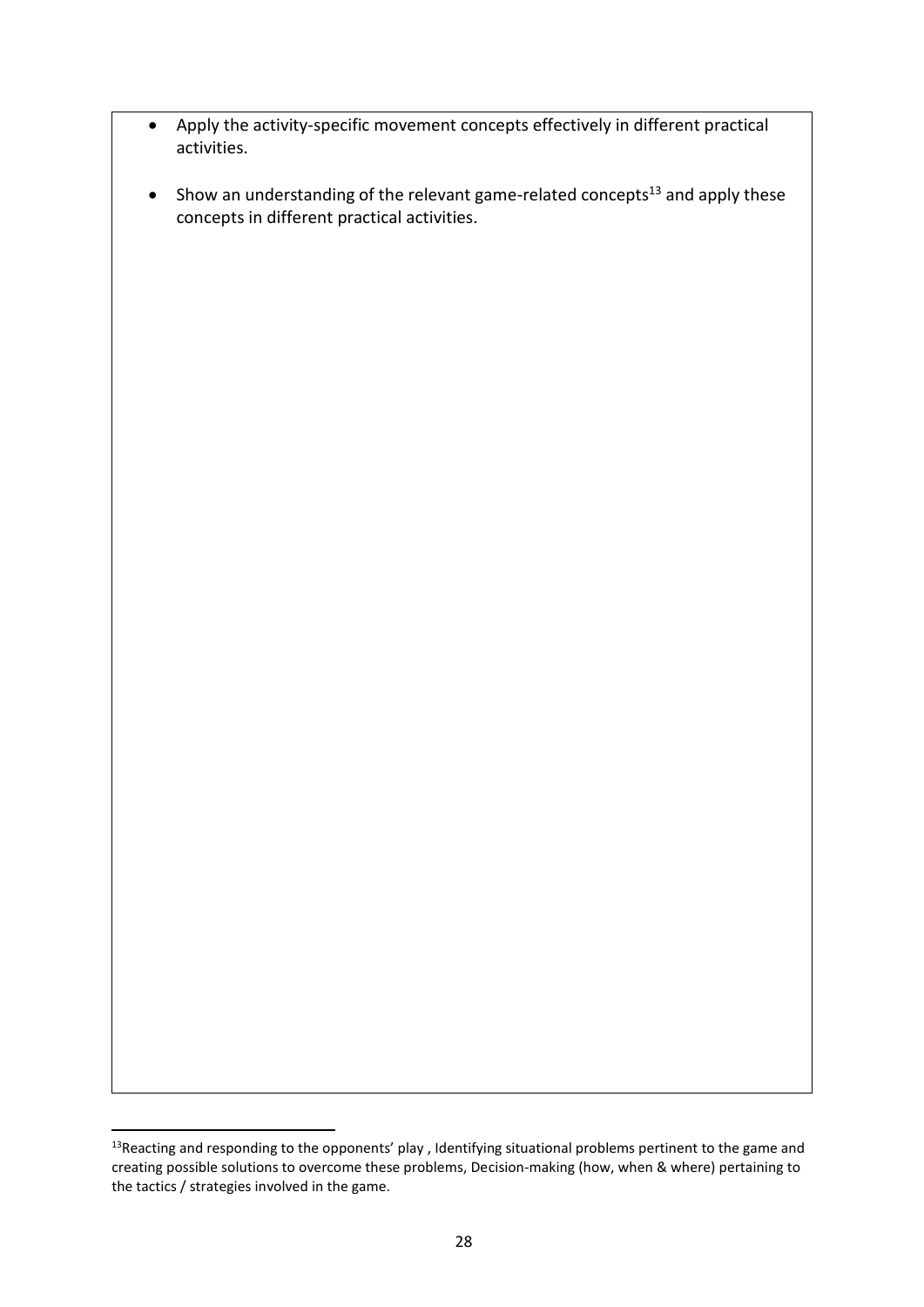### **3. PEDAGOGY**

#### **HOW WILL STUDENTS LEARN IN EXERCISE AND SPORTS SCIENCE?**

Learning is an active process of constructing knowledge and the educational philosophies and ideas of John Dewey, Lev Vygotsky, Jean Piaget and Jerome Bruner reinforces the notion that children actively construct knowledge in a social context.

Thus, students in Exercise and Sports Science (ESS) will learn through;

*Practical activities.* Through practical activities, the nexus between the theoretical and the practical is strengthened, as students experience multiple experiences and behaviours through different spaces and environments while applying their knowledge to improve performance. ESS students develop the critical eye to analyse biomechanical movement, understand the inter-relatedness of the different variables influencing the movement of an individual in different environment; and appreciate the performance of an athlete, while applying the knowledge, skills and competencies to improve his/her own physical performance and lifestyle.

*Case studies.* Using authentic case studies, ESS students acquire a global and critical perspective as they examine social and cultural issues related to sport and society. Through the discussion, students learn to analyse issues from multiple perspectives, present, and justify their own stance while appreciating differing views. Students thus acquire a more balanced and holistic views of the issues examined, and make 'individual sense' of their learning as they work with others and deepen their understanding of the place of sport in today's society.

#### **WHAT IS THE ROLE OF THE TEACHER IN EXERCISE AND SPORTS SCIENCE?**

The ESS teachers play a pivotal role in shaping the way students learn the subject. Instructional decisions taken by the teachers and the kind of environments they create greatly influence how and what students learn in ESS.

29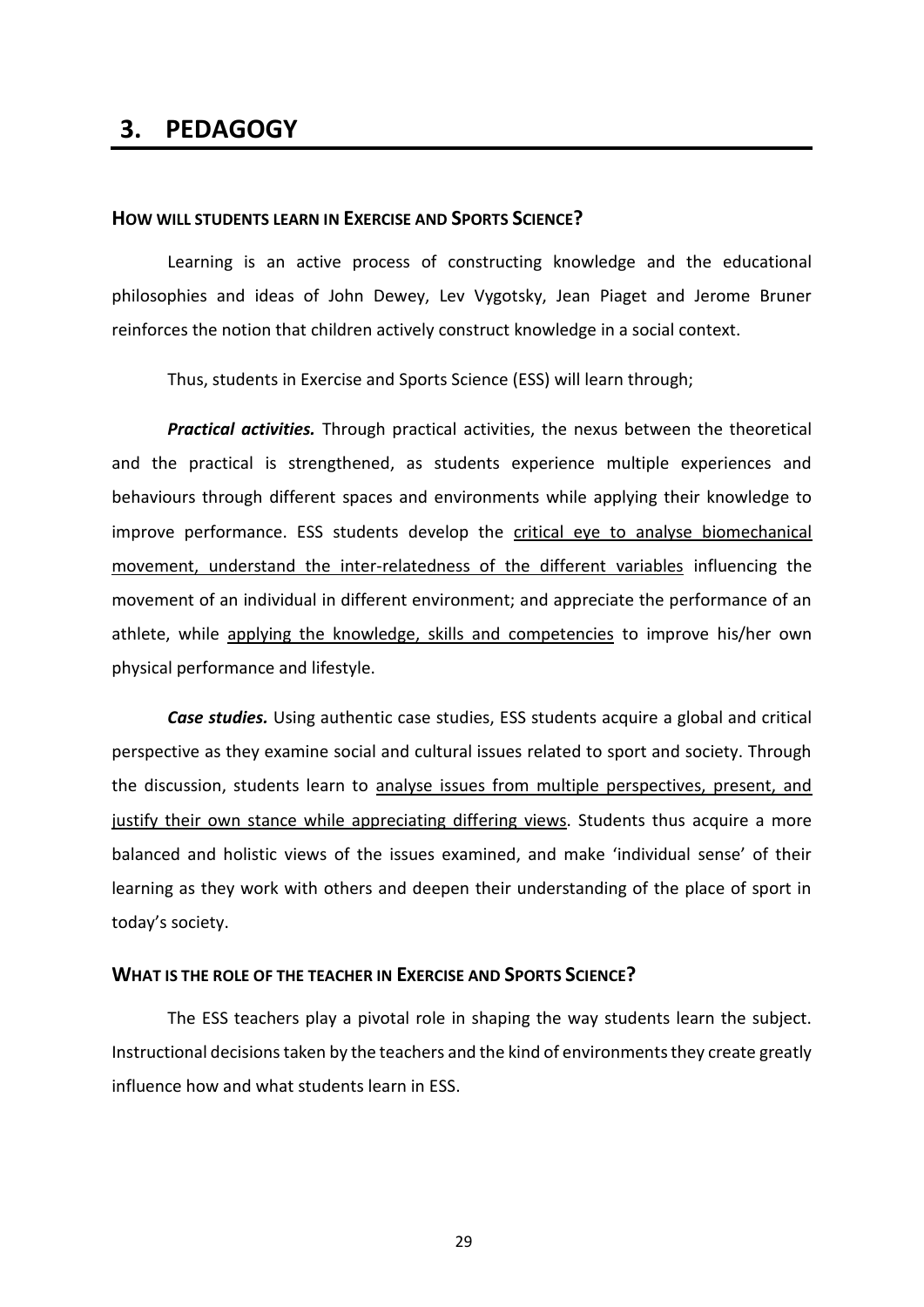#### **Learning by Doing**

ESS teachers should create learning experiences and provide opportunities for students to be actively involved in using or even testing theories in authentic situations. Students should be involved in hands-on practical activities, experiments that enable them to gain first-hand experience and more importantly to reflect on what they have applied and learnt. In this way, not only would students learn effectively, it would also lead to heightened interest and inspire self-confidence.

#### **Learning Goals and Teaching Roles**

Every student is an unique learner, thus it is imperative we use a repertoire of pedagogies in order to match particular learning goals to students' needs. The use of a repertoire of teaching strategies engages students because each lesson is different and students have the opportunity to learn differently. In tandem with this, different learning goals will require different teaching roles (with their associated teaching strategies) to work together in the pursuit of identified learning results as shown in **Table 2**. ESS teachers should be cognisant that these strategies and approaches are hardly mutually exclusive but can supplement each other to enhance student learning and maximise teaching effectiveness.

| <b>Acquire</b>                                                                                                                                                                                                                  | <b>Make Meaning</b>                                                                                                                                                                                                                                     | <b>Transfer</b>                                                                                                                                                                                                                                       |
|---------------------------------------------------------------------------------------------------------------------------------------------------------------------------------------------------------------------------------|---------------------------------------------------------------------------------------------------------------------------------------------------------------------------------------------------------------------------------------------------------|-------------------------------------------------------------------------------------------------------------------------------------------------------------------------------------------------------------------------------------------------------|
| This goal seeks to help learners<br>acquire factual information and<br>basic skills.                                                                                                                                            | This goal seeks to help<br>learners construct meaning<br>(i.e. come to an<br>understanding) of important<br>ideas and processes.                                                                                                                        | This goal seeks to support the<br>learners' ability to transfer<br>their learning autonomously<br>and effectively in new<br>situations.                                                                                                               |
| Direct Instruction<br>In this role, the teacher's<br>primary role is to <i>inform</i> the<br>learners through explicit<br>instruction in targeted<br>knowledge and skills;<br>differentiating as needed.<br>Strategies include: | <b>Facilitative Teaching</b><br>Teacher in this role, engage<br>the learners in actively<br>processing information and<br><i>guide</i> their inquiry into<br>complex problems, texts,<br>projects, cases, or simulations;<br>differentiating as needed. | Coaching<br>In a coaching role, teachers<br>establish clear performance<br>goals, supervise on-going<br>opportunities to perform<br>(independent practice) in<br>increasingly complex<br>situations, provide models and<br>give on-going feedback (as |
| Lecture<br>Graphic organisers<br>Questioning (convergent)<br>Demonstration/modelling                                                                                                                                            | Strategies include:<br>Using analogies<br>Graphic organisers                                                                                                                                                                                            | personalised as possible).<br>They also provide "just-in-time<br>teaching" (direct instruction)<br>when needed.                                                                                                                                       |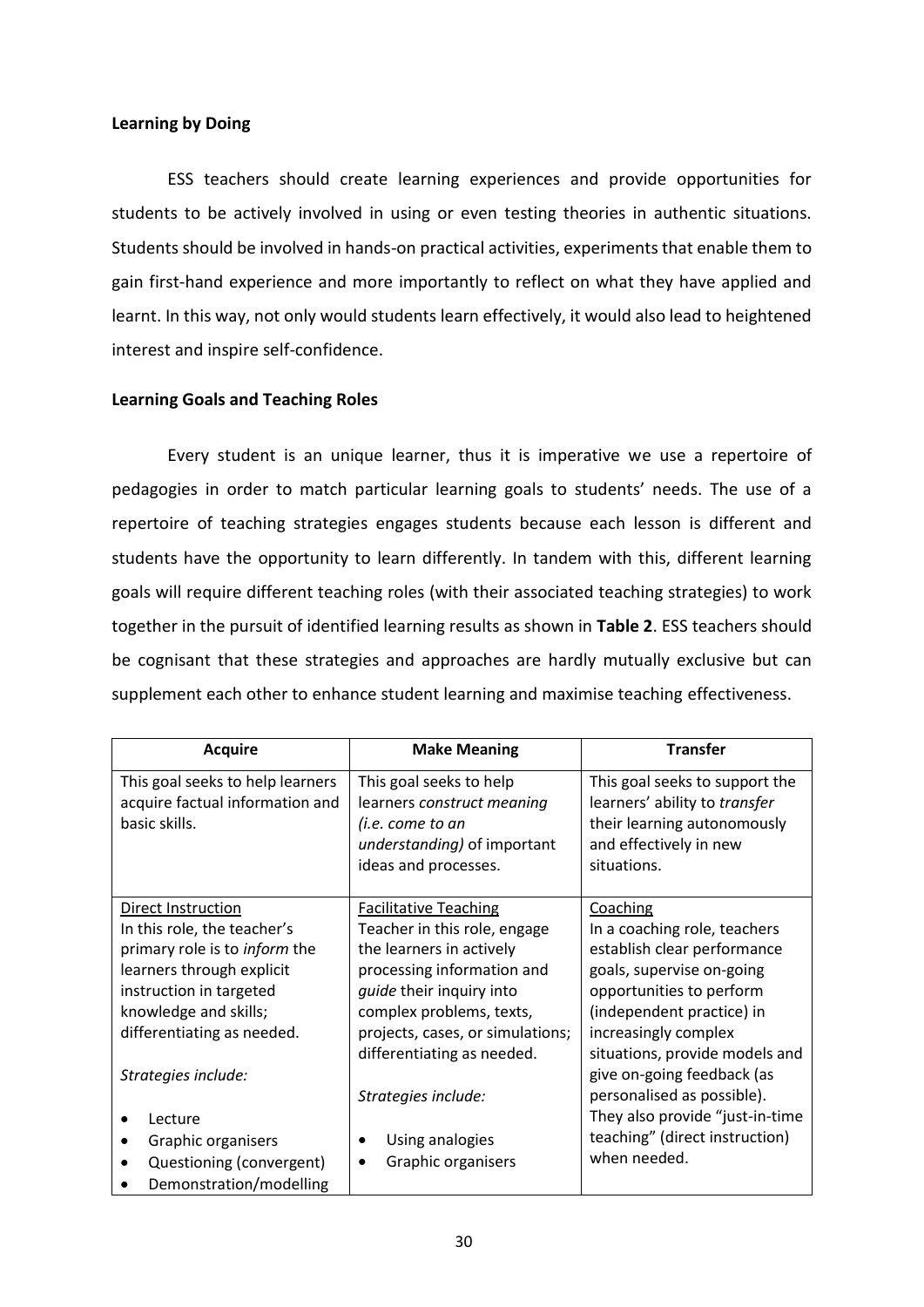| <b>Acquire</b>                                              | <b>Make Meaning</b>                                                                                                                                                                                      | <b>Transfer</b>                                                                                                                                                                                 |
|-------------------------------------------------------------|----------------------------------------------------------------------------------------------------------------------------------------------------------------------------------------------------------|-------------------------------------------------------------------------------------------------------------------------------------------------------------------------------------------------|
| Guided practice<br>Feedback, corrections<br>differentiation | Questioning (divergent<br>and probing)<br>Case studies discussion<br>Concept attainment<br>Guided practical practice<br>Feedback, corrections<br>Rethinking and reflection<br>prompts<br>differentiation | Strategies include:<br>Providing specific<br>٠<br>feedback in the context of<br>authentic application<br>Conferencing<br>$\bullet$<br>Prompting self-<br>$\bullet$<br>assessment and reflection |

**Table 2: Learning Goals and Teaching Roles (Adapted from McTighe & Wiggins, 2012)**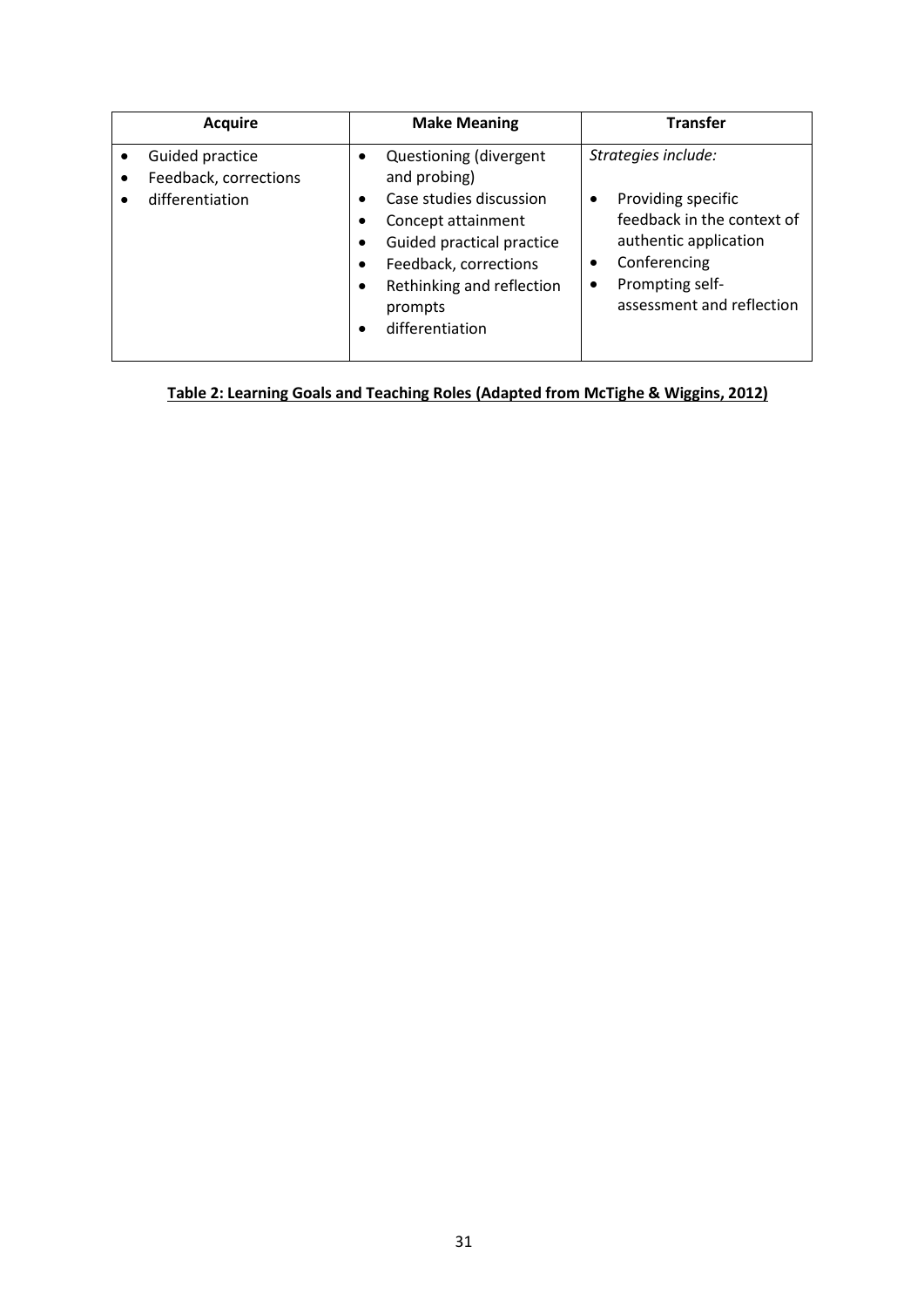# **4. ASSESSMENT**

#### **OUR ASSESSMENT PHILOSOPHY**

Assessment is an integral part of the learning process, and must be closely aligned with curricular objectives, content and pedagogy. Both school-based assessment and national examinations play important and different roles in our education system. A balanced assessment system should have both Assessment of Learning as well as Assessment for Learning. Whether implemented as national examinations or in the classroom, assessment should lead to meaningful learning. The 'what' and 'how' of assessment should be anchored on the clarity of purpose ('why'). There should be regular gathering of quantitative and qualitative information about a learner's progress and development, and such information should be used to inform learning and shape future teaching and learning practices. The following are the three key messages of our assessment philosophy:

- 1. Assessment is integral to the learning process
- 2. Assessment begins with clarity of purpose
- 3. Assessment should gather information to inform future practices

#### **THE NATIONAL EXAMINATION**

The format of the national examination comprises two compulsory components: Paper 1 (E-Examination Paper) and Paper 2 (Coursework).

#### *Assessment of Theory – Paper 1*

The mode of the paper is a computer-based examination. The use of computer-based assessment will provide more dynamic and authentic contexts instead of using still pictures or descriptive passages in a pen-and-paper format. Visual stimuli on sports/exercise content will be used to test the understanding, application and analysis of the students in the national examination. It is also important to ensure the national examination features a good spread of questions targeted at different levels of difficulty to differentiate the abilities of the students at end state (i.e., Secondary 4).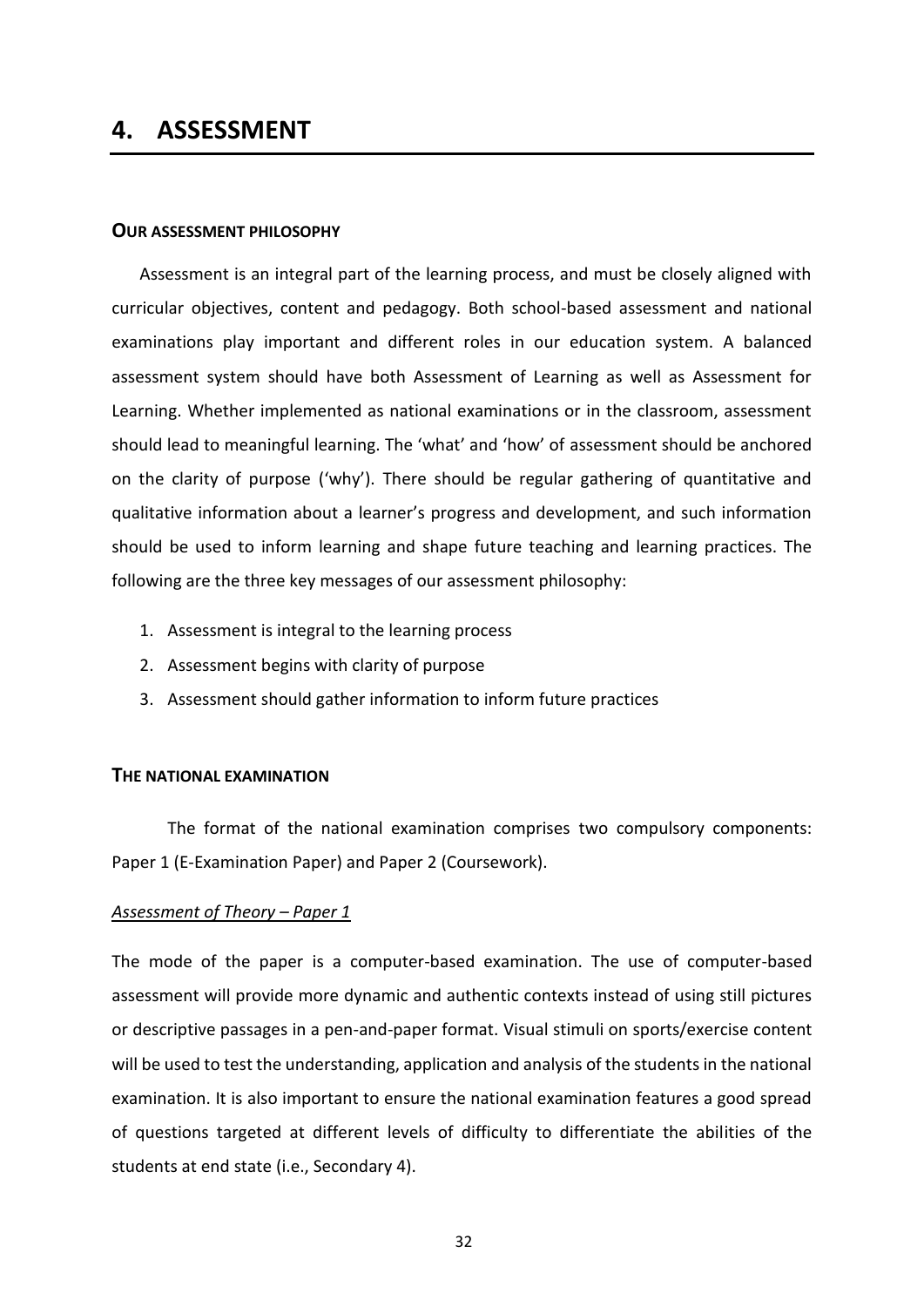#### *Assessment of Practical Performance – Paper 2*

The coursework component allows the ESS student to (a) analyse his/her development by applying the theoretical elements of sports science learned and (b) understand the interaction of these scientific concepts and factors within sports performance. These activities would strengthen the nexus between the theoretical and the practical; therefore, more time should be devoted to practice and fulfil the multiplicity of experiences and behaviours through different spaces and environments.

As part of the coursework requirement, students will choose ONE practical activity from EACH of the categories (see **Table 3**):

- 1) an **Individual / Dual Activity**<sup>14</sup>; and
- 2) a **Team Activity**.

1

The coursework assesses the students' proficiency in performing practical activities as they work towards fulfilling the performance assessment descriptors at a particular band of marks. The students' ability to analyse, evaluate and make improvement on their physical performance through the Development Log will also be assessed.

Students are required to complete an Individual/ Dual Practical Activity Log and a Team Practical Activity Log. The Development Log is to be completed in conjunction with the training and preparation for the two chosen practical activities. In doing so, students will explore the practical and theoretical components required to improve the performance in skills, strategies and tactics related to physical activities. They will examine basic and advanced movement patterns, apply strategic and tactical awareness and understand the analysis of movement in order to attain the level of skill performance.

 $14$  Dual sports activities refer to sports that one can do with a partner such as badminton, tennis and fencing. (Corbin & Lindsey, 2014). For the purpose of this subject, a doubles' game in a dual sport will not be considered as a team sport.